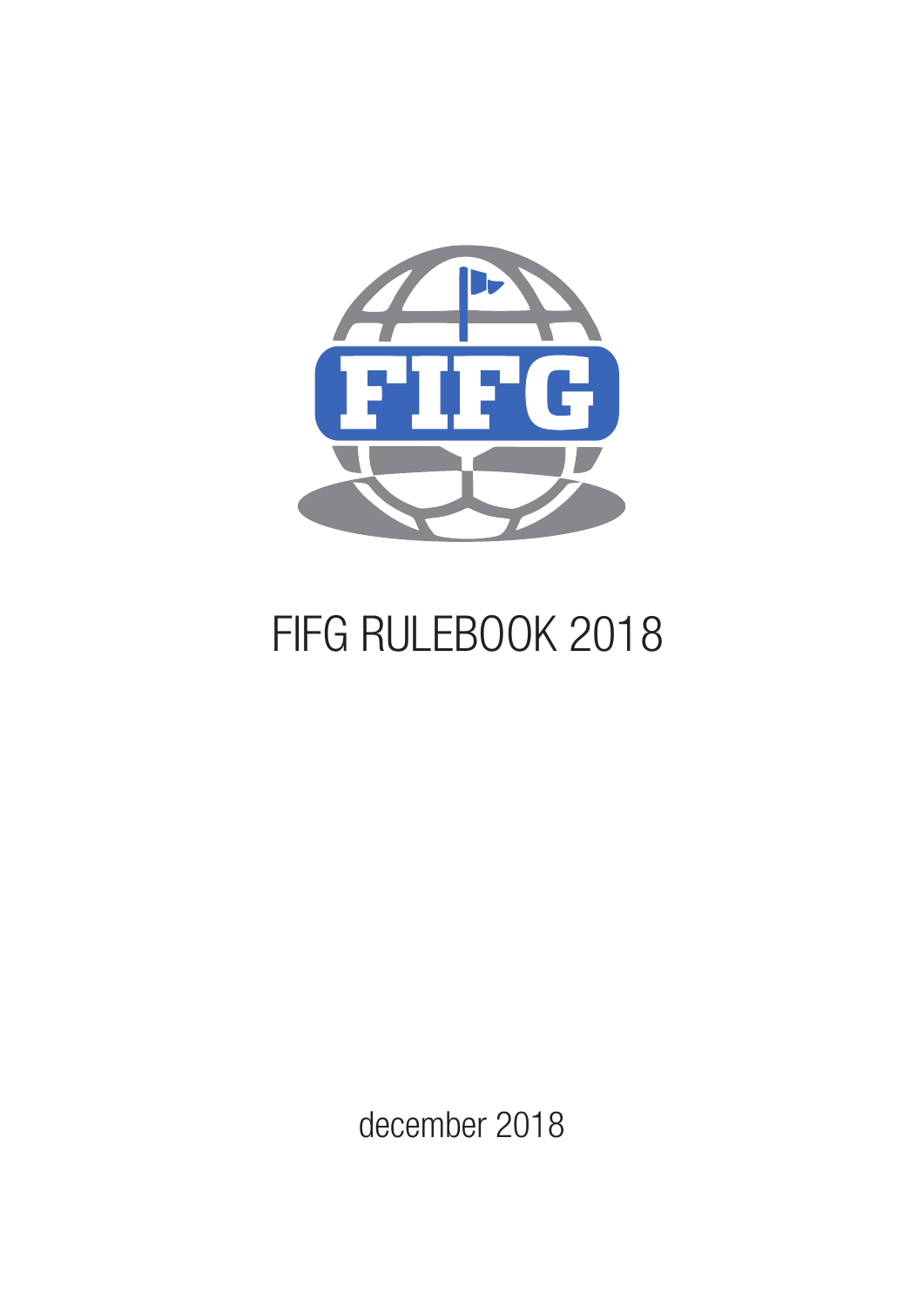

The FIFG Rulebook 2018 have been created to enhance the player experience, the professionalism and the fairness of our sport.

The FIFG Rules committee discussed additions and amendments to the original version which was presented initially to Presidents of FIFG Member Countries around the world before being approved by the Board of Directors. The members of the Rules Committee continue working clearing definitions.

The FIFG Rulebook 2018 will be introduced at the FIFG FootGolf World Cup 2018 and will be official in all FIFG Member Countries in January 1st, 2019.

|              | <b>PART 1 - INTRODUCTION</b>                  | $2 - 2 -$    | During the                 |
|--------------|-----------------------------------------------|--------------|----------------------------|
|              |                                               | $2 - 2 - 1$  | Knowledge o                |
| $1 - 1 -$    | General 7                                     | $2 - 2 - 2$  | Exercising in              |
| $1 - 1 - 1$  | The game of FootGolf.                         |              | altering phys              |
|              |                                               | $2 - 2 - 3$  | Starting time              |
| $1 - 2 -$    | Forms of The Game.                            | $2 - 2 - 4$  | Being prepar               |
| $1 - 2 - 1$  | Stroke play.                                  | $2 - 2 - 5$  | Undue delay                |
| $1 - 2 - 2$  | Match play.                                   | $2 - 2 - 6$  | Time to com                |
| $1 - 2 - 3$  | General penalty.                              | $2 - 2 - 7$  | Player Timin               |
|              |                                               | $2 - 2 - 8$  | Advice.                    |
| $1 - 3 -$    | The Committee.                                | $2 - 2 - 9$  | On the Greer               |
| $1 - 3 - 1$  |                                               | $2 - 2 - 10$ | Unfinished H               |
|              | Conditions and suspension of a rule.          | $2 - 2 - 11$ | Practice.                  |
| $1 - 3 - 2$  |                                               | $2 - 2 - 12$ | Changing/m                 |
|              | Tournament Director and Marshals.             | $2 - 2 - 13$ | Controversia               |
| $1 - 3 - 3$  | The Course.                                   | $2 - 2 - 14$ | Scores not in              |
| $1 - 3 - 4$  | Extreme circumstances.                        | $2 - 2 - 15$ | Failure to co              |
| $1 - 3 - 5$  | Starting times and Groups.                    | $2 - 2 - 16$ | Validating th              |
| $1 - 3 - 6$  | Scorecard.                                    | $2 - 2 - 17$ | Issues not st              |
| $1 - 3 - 7$  | Decision in dead heats.                       | $2 - 3 -$    | Footwear &                 |
| $1 - 3 - 8$  | Penalty involving disqualification; Committee | $2 - 3 - 1$  | The correct t              |
|              | consideration.                                | $2 - 3 - 2$  | Changing for               |
| $1 - 3 - 9$  | Protests and penalties.                       | $2 - 3 - 3$  | Kicking with               |
| $1 - 3 - 10$ | Marshall and/or Committee decision.           |              |                            |
| $1 - 3 - 11$ | Game suspension/interruption.                 |              | <b>PART 3 - DEFINITION</b> |
| $1 - 3 - 12$ | Special Player Circumstances.                 |              |                            |
|              |                                               | $3 - 1 -$    | General                    |
|              | <b>PART 2 - PLAYER CODE OF CONDUCT</b>        | $3 - 1 - 1$  | Advice.                    |
|              |                                               | $3 - 1 - 2$  | Ball Marker.               |
| $2 - 1 -$    | General                                       | $3 - 1 - 3$  | Caddie.                    |
| $2 - 1 - 1$  | Respecting the code of conduct.               | $3 - 1 - 4$  | Committee.                 |
| $2 - 1 - 2$  | The spirit of the game.                       | $3 - 1 - 5$  | Equipment.                 |
| $2 - 1 - 3$  | Safety.                                       | $3 - 1 - 6$  | Foreign Caus               |
| $2 - 1 - 4$  | Attitude towards other players.               |              | Factor.                    |

- 2-1-5 Scoring.
- 2-1-6 Pace of Play.
- 2-1-7 Priority on the Course.<br>2-1-8 Care of the bunkers.
- Care of the bunkers.
- 2-1-9 Field damage caused by shoes.
- 2-1-10 Unnecessary damage prevention.
- 2-1-11 Agreement on an invalid game.

| $2 - 2 -$    | During the Game.                             |
|--------------|----------------------------------------------|
| $2 - 2 - 1$  | Knowledge of the rules.                      |
| $2 - 2 - 2$  | Exercising influence on the ball's motion or |
|              | altering physical conditions.                |
| $2 - 2 - 3$  | Starting time.                               |
| $2 - 2 - 4$  | Being prepared to play.                      |
| $2 - 2 - 5$  | Undue delay: slow game.                      |
| $2 - 2 - 6$  | Time to complete the round.                  |
| $2 - 2 - 7$  | Player Timings.                              |
| $2 - 2 - 8$  | Advice.                                      |
| 2-2-9        | On the Green.                                |
| 2-2-10       | Unfinished Hole.                             |
| 2-2-11       | Practice.                                    |
| $2 - 2 - 12$ | Changing/modifying the ball                  |
| $2 - 2 - 13$ | Controversial Aspects.                       |
| $2 - 2 - 14$ | Scores not in agreement.                     |
| $2 - 2 - 15$ | Failure to complete round.                   |
| $2 - 2 - 16$ | Validating the ball position.                |
| $2 - 2 - 17$ | Issues not stipulated in the rules.          |
| 2-3 -        | Footwear & Clothing.                         |
| 2-3-1        | The correct footwear and clothing.           |
| $2 - 3 - 2$  | Changing footwear and clothing.              |

inut the shoe.

## PART 3 - DEFINITIONS

- 
- Ise / Outside Agency / External
- 3-1-7 Honour.
- 3-1-8 Marker & Player.
- 3-1-9 Marshal/Umpire.
- 3-1-10 Penalty stroke.
- 3-1-11 Vocabulary used.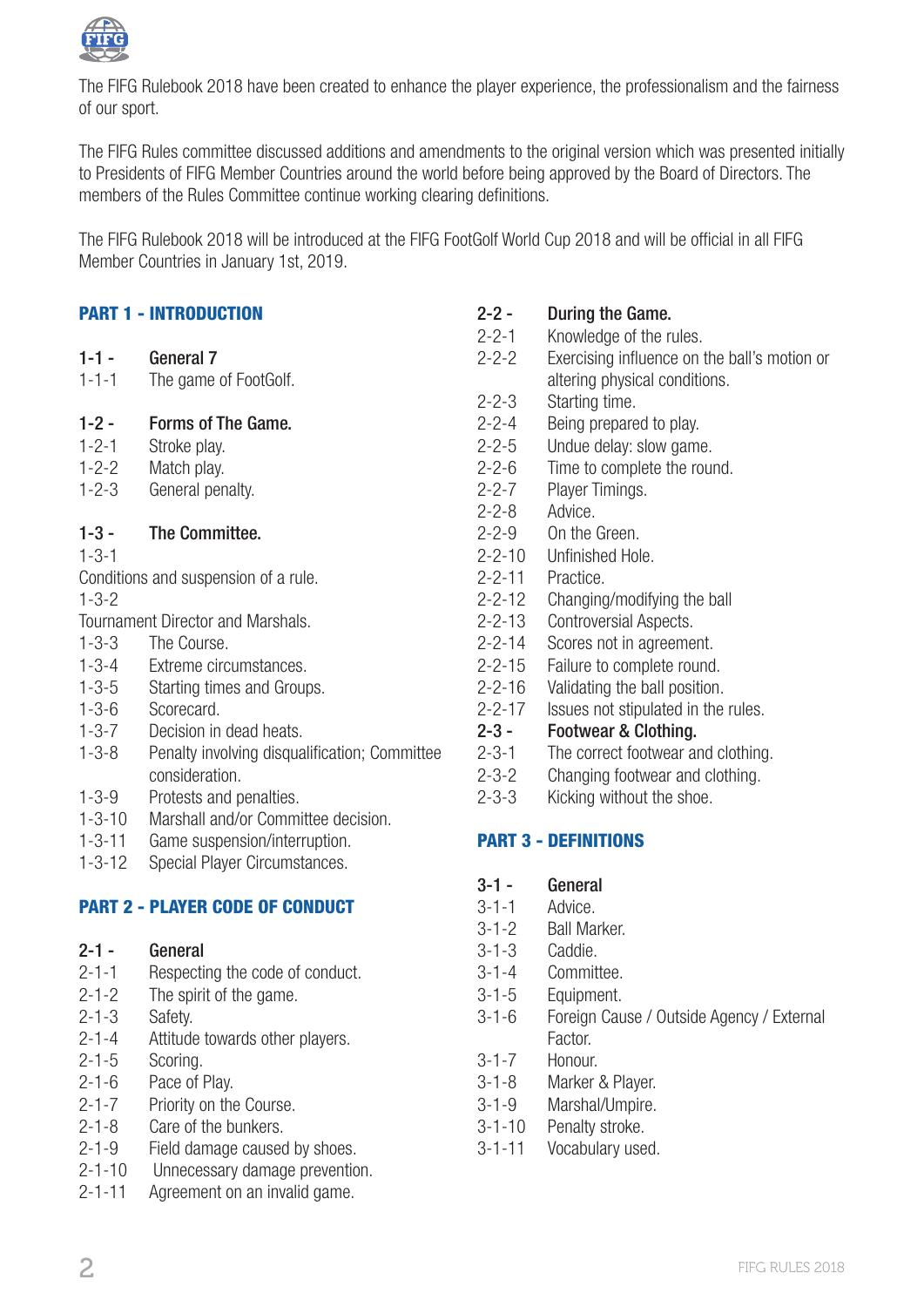

## **3-2 - The playing zones.**<br>3-2-1 Abnormal course cor

- 3-2-1 Abnormal course conditions.<br>3-2-2 Bunker
- 3-2-2 Bunker.<br>3-2-3 Casual
- 3-2-3 Casual Water.<br>3-2-4 Course.
- 3-2-4 Course.<br>3-2-5 Dron zor
- Drop zone.
- 3-2-6 Fairway.<br>3-2-7 Flagstick
- Flagstick or flagpole or pin.
- 3-2-8 Green Zone.<br>3-2-9 Ground under
- Ground under repair.
- 3-2-10 Hole.<br>3-2-11 Immo
- Immovable obstruction
- 3-2-12 Loose impediments.<br>3-2-13 Movable obstruction
- Movable obstruction
- 3-2-14 Out of Bounds.
- 3-2-15 Sticks (white, red/yellow, blue, others).<br>3-2-16 Tee zone
- 3-2-16 Tee zone.<br>3-2-17 Water haz
- 3-2-17 Water hazard or Penalty Areas (frontal Yellow and lateral - Red).
- 3-2-18 Wrong Green.
- 3-2-19 Wrong Hole.

## 3-3 - About The ball

- 3-3-1 Ball
- 3-3-2 Ball 'in play'
- 3-3-3 Ball 'holed'
- Ball 'marked' and then replaced.
- $3-3-5$  Lost ball
- 3-3-6 Moved ball
- 3-3-7 Positions of the ball
- 3-3-8 Provisional or temporary ball
- 3-3-9 Replacement ball
- 3-3-10 Wrong ball

 $3-4 -$  About the shot.<br> $3-4-1$  Advantageous Po

- Advantageous Position.
- 3-4-2 Area of intended line of play.
- 3-4-3 Dropping.<br>3-4-4 Foundistan
- Equidistant point.
- 3-4-5 Hazard Kick.
- 3-4-6 Interference.
- 3-4-7 Nearest Point of Relief.
- 3-4-8 Position of Previous Kick.
- 3-4-9 Putt line.<br>3-4-10 Shot or k
- Shot or kick.
- 3-4-11 Stance and Run-up.

#### PART 4 – SITUATIONS OF PLAY

## $4-1$  - General<br> $4-1-1$  Improving

- 4-1-1 Improving the situations.<br>4-1-2 Building a Stance.
- 4-1-2 Building a Stance.<br>4-1-3 Looking for the hal
- Looking for the ball
- 4-1-4 Playing (ball, way, position).<br>4-1-5 Marking the ball
- $4-1-5$  Marking the ball<br> $4-1-6$  Lost or moved by
- 4-1-6 Lost or moved ball marker.<br> $4-1-7$  Grabbing the ball
- **Grabbing the ball**
- 4-1-8 Cleaning the ball<br>4-1-9 Linnlayable ball
- Unplayable ball
- 4-1-10 Damaged or Lost ball<br>4-1-11 Order of Play
- Order of Play.
- $4-1-12$  Out of Bounds.<br> $4-1-13$  Ball at rest mov
- 4-1-13 Ball at rest moved.<br>4-1-14 Deflected or stoppe
- Deflected or stopped moving ball

## $4-2$  - The Tee Zone.

- 4-2-1 Placing the ball and kicking.<br>4-2-2 Ilsing a Tee
- $4-2-2$  Using a Tee.<br> $4-2-3$  Tee Markers
- 4-2-3 Tee Markers.<br>4-2-4 Obstruction of
- 4-2-4 Obstruction on intended line of play.<br>4-2-5 Playing from the wrong tee
- Playing from the wrong tee.

## 4-3 - The Penalty Areas.<br>4-3-1 General

- General
- 4-3-2 Yellow Penalty Area (Frontal Water Hazard).
- 4-3-3 Red Penalty Area (Lateral water hazard).

#### 4-4 - The Bunker.

- 4-4-1 Ball or player inside the bunker.<br> $4-4-2$  Ball outside the bunker
- Ball outside the bunker.
- 4-4-3 Multiple balls in the bunker.
- 4-4-4 Raking the bunker.<br>4-4-5 Occasional water in
- Occasional water in the bunker.

## 4-5 - Green, Fairway and Rough.<br>4-5-1 Impediments

- Impediments.
- 4-5-2 Touching the putt line or the intended line of play.
- 4-5-3 Ten seconds Rule.
- 4-5-4 Ball on the Golf green or Ground Under Repair (GUR).
- 4-5-5 Marking on the green.
- 4-5-6 Managing the flagstick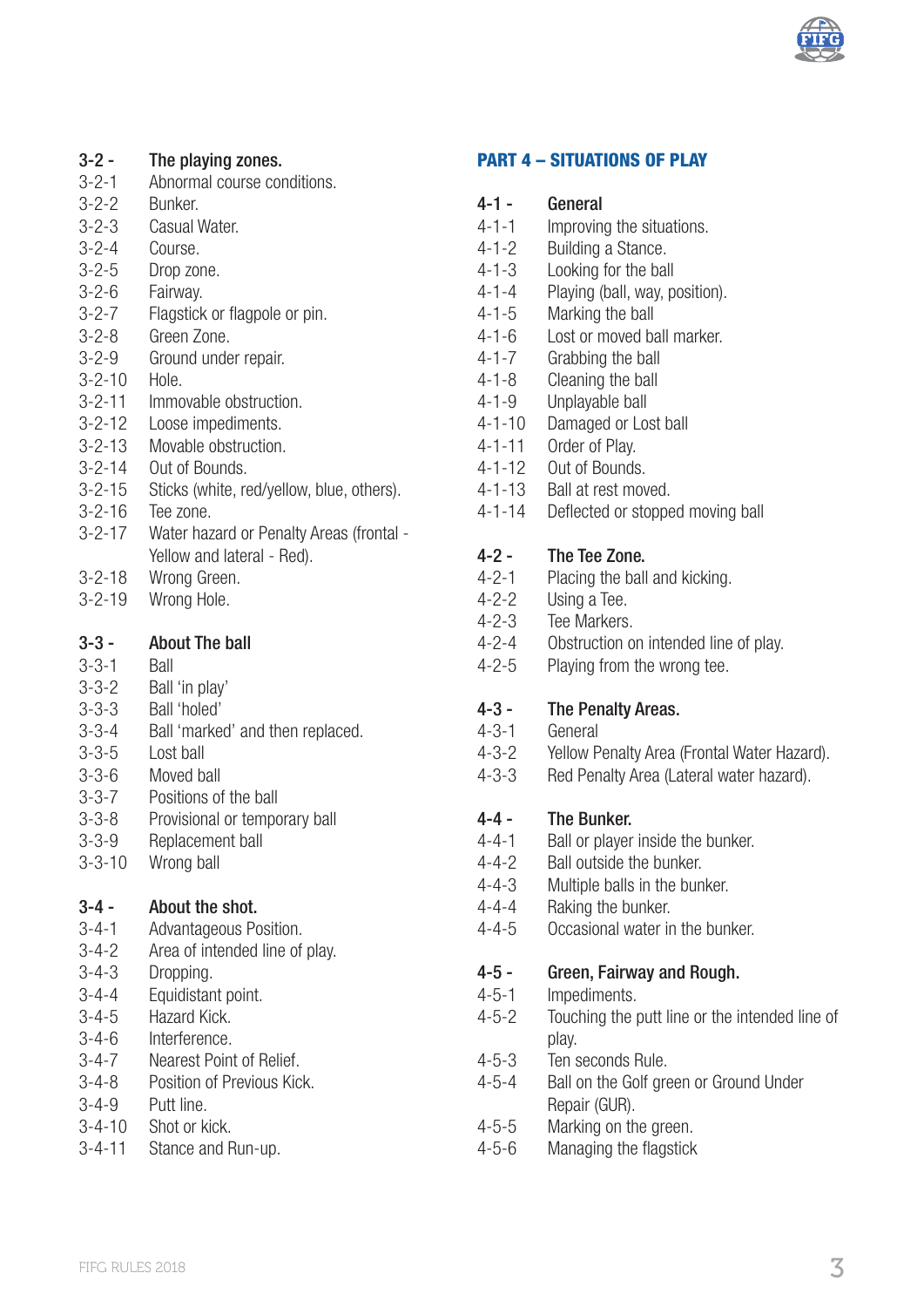

## PART 1 - INTRODUCTION

## 1-1 - GENERAL

### 1-1-1 The game of FootGolf

The game of FootGolf consists of playing a ball with the foot from the starting place, usually called "Teeing zone", until the ball is inside the hole, with one or more kicks according to the following rules. It is played on FootGolf Courses, that consist of 9 or 18 holes of different lengths and relative expected number of kicks needed to finish them (defined as PAR – min. 3 and max. 5). Along the holes, players must face designed obstacles, such as water hazards and bunkers, before getting to the green. The green is the area where the hole is placed, usually called "Green Zone". The Committee or authority will determine the borders, hazards, starting points and locations for the course. The holes must be played consecutively from the starting position otherwise they will be disqualified

## 1-2 - FORMS OF THE GAME

#### 1-2-1 Stroke play

A stroke play competition means that the players finish every section of a prescribed round or rounds, and in connection with every single round they give back their scorecards, on which the gross values of all sections are indicated. In the competition, all players are playing against all other players. The player who plays the prescribed round or rounds with the lowest number of kicks becomes the winner.

#### 1-2-2 Match play

During a match, one of the parties' plays against the other party in a determined round. In match play, the game is played based on sections (holes). Apart from the situation where the rules regulate the case otherwise, the party who manages to get its ball into the hole with the lower number of kicks wins the section.

#### 1-2-2.1 'Golf-style' Match play

The assessment of the status of the match is done with the following expressions: this much section advantage ("holes up"), or equal ("all square") or these many sections left ("to play"). The player is declared "dormie" if they are leading in the game with a number of sections equalling to the number of remaining sections.

#### Halved section

A section is halved if all parties get the ball into the hole with the same number of kicks.

#### Winner of the match

The match is regarded as won if one of the parties is leading with a higher number of sections than the number of remaining sections in the game. If there is a dead heat, the Committee may increase the prescribed round with such a number of sections which is necessary for winning the game.

#### 1-2-2.2 'Football-style' Match play

Instead of a section being awarded holes up, the win of each section is awarded a goal. In this situation, all holes are played resulting in an 18-hole score similar to the match in Football. This is known as 'Win a hole, score a Goal' match play.

#### Halved section

A halved section will result in no goals being awarded.

#### Winner of the match

The match is regarded as won if one of the parties, at the end of the 18 holes, has the higher number of won sections.

A score will be recorded after all 18 holes are played. Example: Player A wins 7 holes, Player B wins 4 holes, match score 7-4.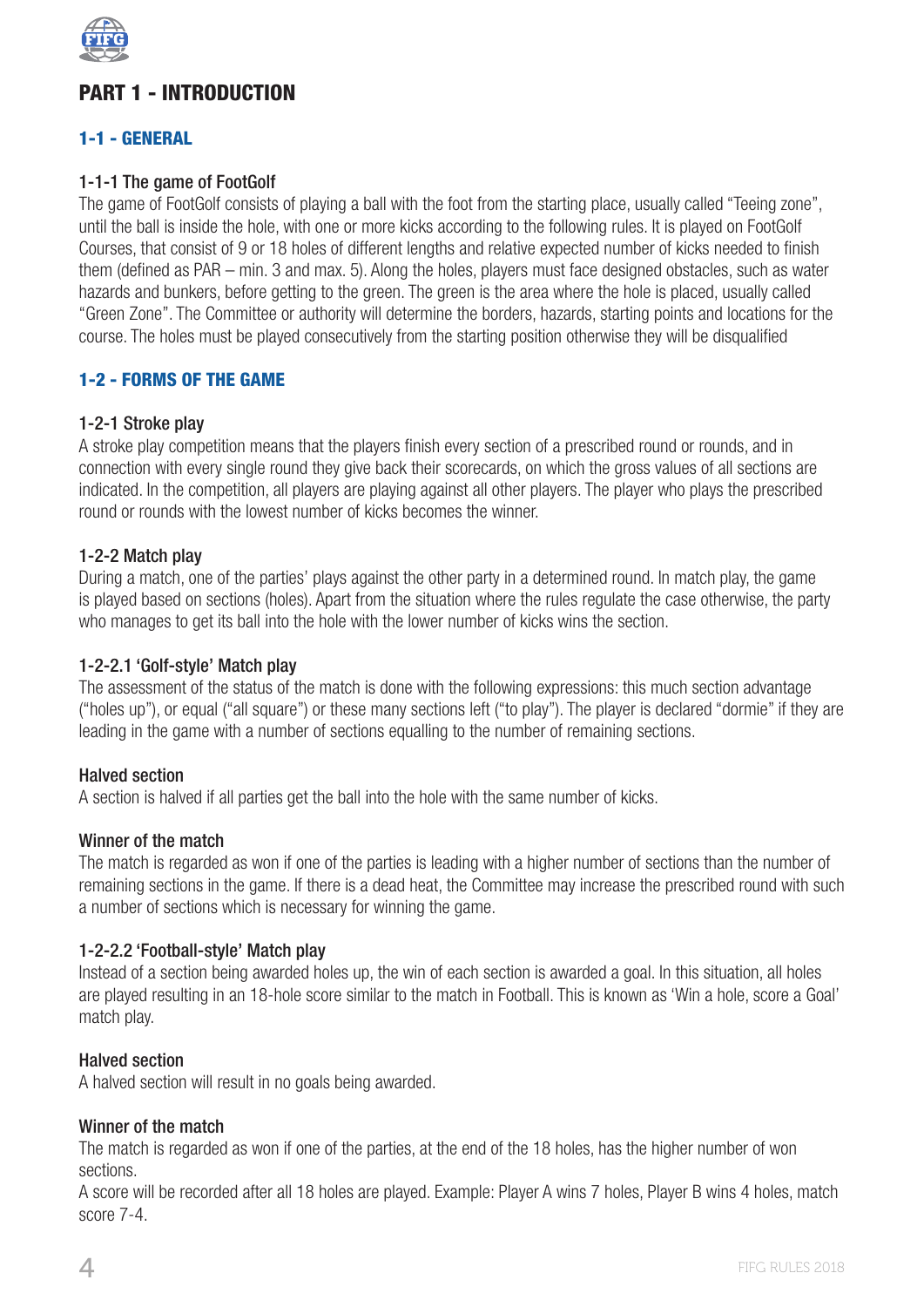

#### 1-2-2.3 Allowing a match, section or the next kick

The player may concede a hole at any time before starting or finishing the concerned hole. The allowance cannot be rejected or withdrawn. A player is entitled to 'finish' the hole after a concession.

#### 1-2-3 General penalty

The penalty for breaking any rule is +1 kick (e.g. infraction with the second kick, the players continues the game, from where the ball is still, with the fourth shot), except for cases where it is regulated otherwise. A penalty stroke will be inflicted for every evidence of breaching of a rule and can be applied for holes that are already completed if an earlier incident had not been noticed

## 1-3 - THE COMMITTEE

#### 1-3-1 Conditions and suspension of a rule

The Committee must set the conditions under which the competition is played including format and eventual local rules. A local rule is an additional rule that the Committee can introduce as is found needed due to the specific FootGolf Course conditions/characteristics.

The committee is not authorized to suspend a FootGolf rule unless the conditions mean the creation of such rule is necessary for the continuance of play. This must be approved by FIFG Rules Committee and communicated accordingly.

#### 1-3-2 Tournament Director and Marshals

For each qualifying event, the organizer shall designate a responsible tournament director(s) and marshals who will make any decision that will promote the smooth running of the competition. They are responsible for checking the condition of the course and the location of the tees before the groups start. They monitor the progress of the groups and intervene on the slow play. They are permitted to issue sanctions.

#### 1-3-3 The Course

The course shall be prepared with an equal amount of playable shots for all types of players. In certain situations, additional Teeing Zones will be provided for declared categories of play (e.g. Ladies or Kids).

Players cannot compete in a general category when multiple tee zones are in play (Example a senior cannot compete against men if they are playing from a forward tee position)

## 1-3-4 Extreme circumstances

In the event of damage or extreme circumstances, the Committee may determine a new hole in a similar place of the original one (only before the starting of the round). If during a round a hole becomes unplayable the Committee may allow groups to not play the cancelled hole(s) to preserve the regular progress of the game, awarding the score of PAR for all players no matter if the hole(s) has been effectively played or not. Moreover, the Committee can suspend or interrupt the game due to momentary or permanent unplayable conditions.

#### 1-3-5 Starting times and Groups

The Committee determines the starting times and creates the groups in which the players are supposed to play. If a competition is played through several rounds, the Committee must determine the time limit before which all rounds should be finished.

#### 1-3-6 Scorecard

The Committee shall be obliged to provide a scorecard to every player, which contains the date and the name of the player and the scorer or—in case of team play—the names of the teams.

#### 1-3-7 Decision in dead heats

The Committee shall be obliged to report, in what way, on which day and in what time it will bring a decision concerning a halved match or a stroke play tie.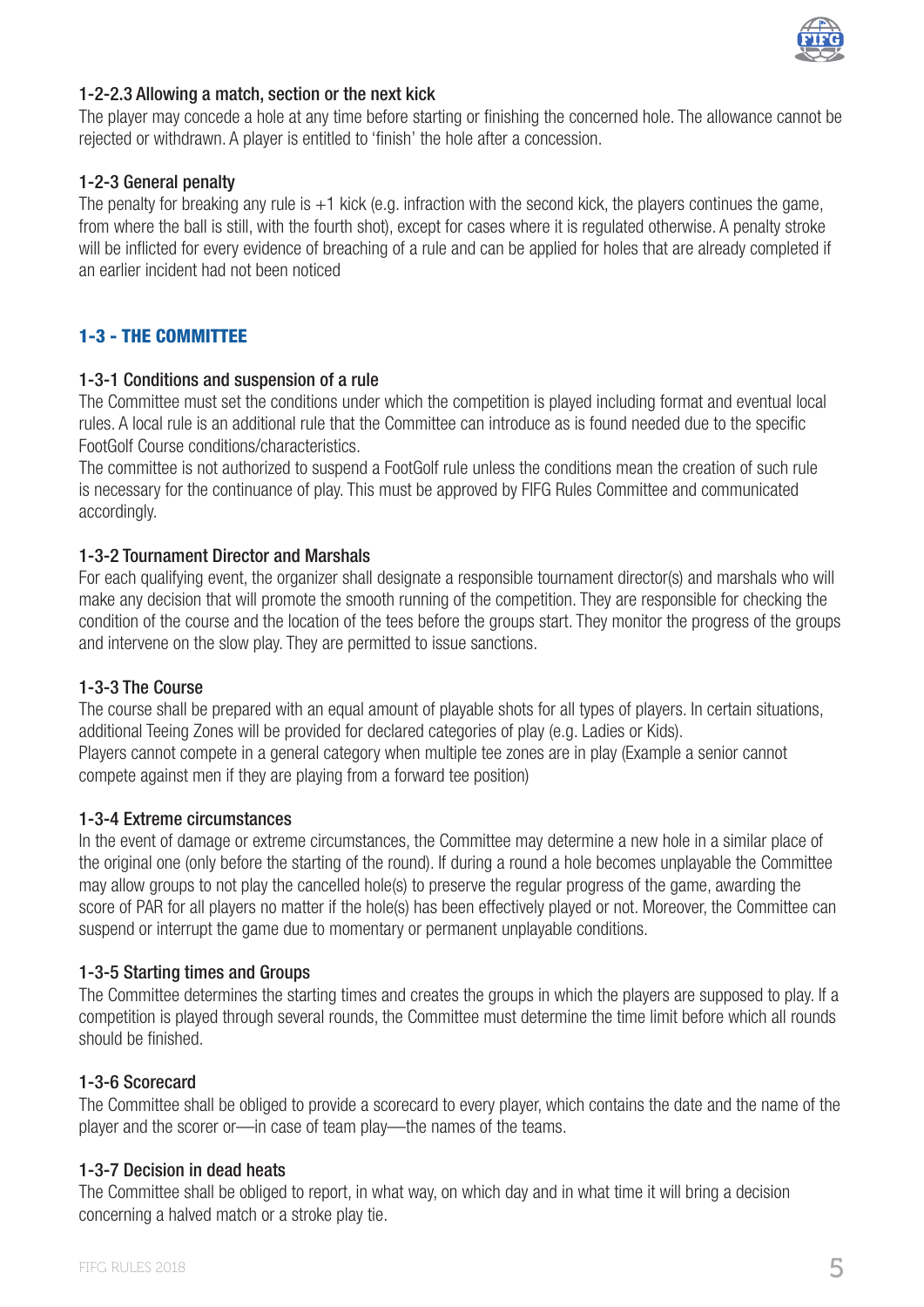

If a blind approach is used, the point must be pre-determined and available for all players with the location fair for players of all types. The non-kicker must not face the first shot.

If Penalty Putts are used the distance must be 10 metres and each player plays 5 alternate putts followed by sudden death until a result is achieved.

## 1-3-8 Penalty involving disqualification; Committee consideration

If the Committee finds a player guilty in a heavy breach of the etiquette, under this rule it may apply a penalty of disqualification. The penalty of disqualification may be suspended or modified in some extraordinary, unique cases, if the Committee regards it as reasonable. Any other penalties, which are less serious than the disqualification, cannot be suspended or modified.

#### 1-3-9 Protests and penalties

If the competition is already over, no penalty shall be cancelled, modified or issued. The scores are considered final when they are signed by both scorer and player on the scorecard and delivered to the Committee. Exceptions: a penalty shall be applied after finishing the competition. Any evidence including film will need to be submitted to the tournament committee within 30 days. If the player breached a base rule of behaviour and fair-play or

They marked on their returned scorecard a lower result from any of the sections than they had actually made.

#### Penalty disqualification.

The player failed to apply a rule against themselves due to their own improper knowledge of the rulebook. Penalty: +1 penalty in the score of the hole where the infraction occurred OR disqualification when DQ is the applied penalty The marker failed to apply a rule against their player in the group due to improper knowledge of the rulebook. In this case +1 penalty in the score of the hole where the infraction occurred. This is considered 'bad advice'.

If a protest is submitted, the Committee shall bring its decision as soon as possible, to ensure that – in case of necessity – the problem occurred is resolved. Players cannot agree on eliminating the validity of any of the rules, or to disregard any of the issued penalties; if they still do so, the penalty for the breach of the rule, involving disqualification, shall be made without any time limitation.

In case the disputable affair is not being solved between the organizing Committee and the complaining player, they may both submit a request, to reach a mutually approved statement, to the Rules Committee acting as an official FIFG authority, so that they can express their opinion about the fairness of the brought decision. In the event that a decision cannot be reached, the Court of Arbitration for Sport can be consulted. A maximum deadline of 30 days will be given for a player to submit a protest.

#### 1-3-10 Marshall and/or Committee decision

If a Marshall has been appointed by the Committee, the decision of the Marshall shall be regarded as final. In case of a missing Marshall, in any disputable or doubted issue in connection with the rules, players have to contact the Committee and its decision shall be final.

#### 1-3-11 Game suspension/interruption

#### Players can discontinue their game only if:

The suspension is commanded by the organizing Committee with a siren or a notification, in this case players must leave the course and reach the club house waiting for the next communication of the organizing committee. A player is caught by an unexpected indisposition (e.g. injury), and they may ask to TD or Marshal for help/support. Play must be continued without delay, so the group behind (only one) must be called to continue play and the overcame group must restart playing when they have completed the hole. If the player is not ready to play, then they will be scored 10 for that hole and every following hole missed. If there are no following groups, a player can have a maximum of 15 minutes (example: final group).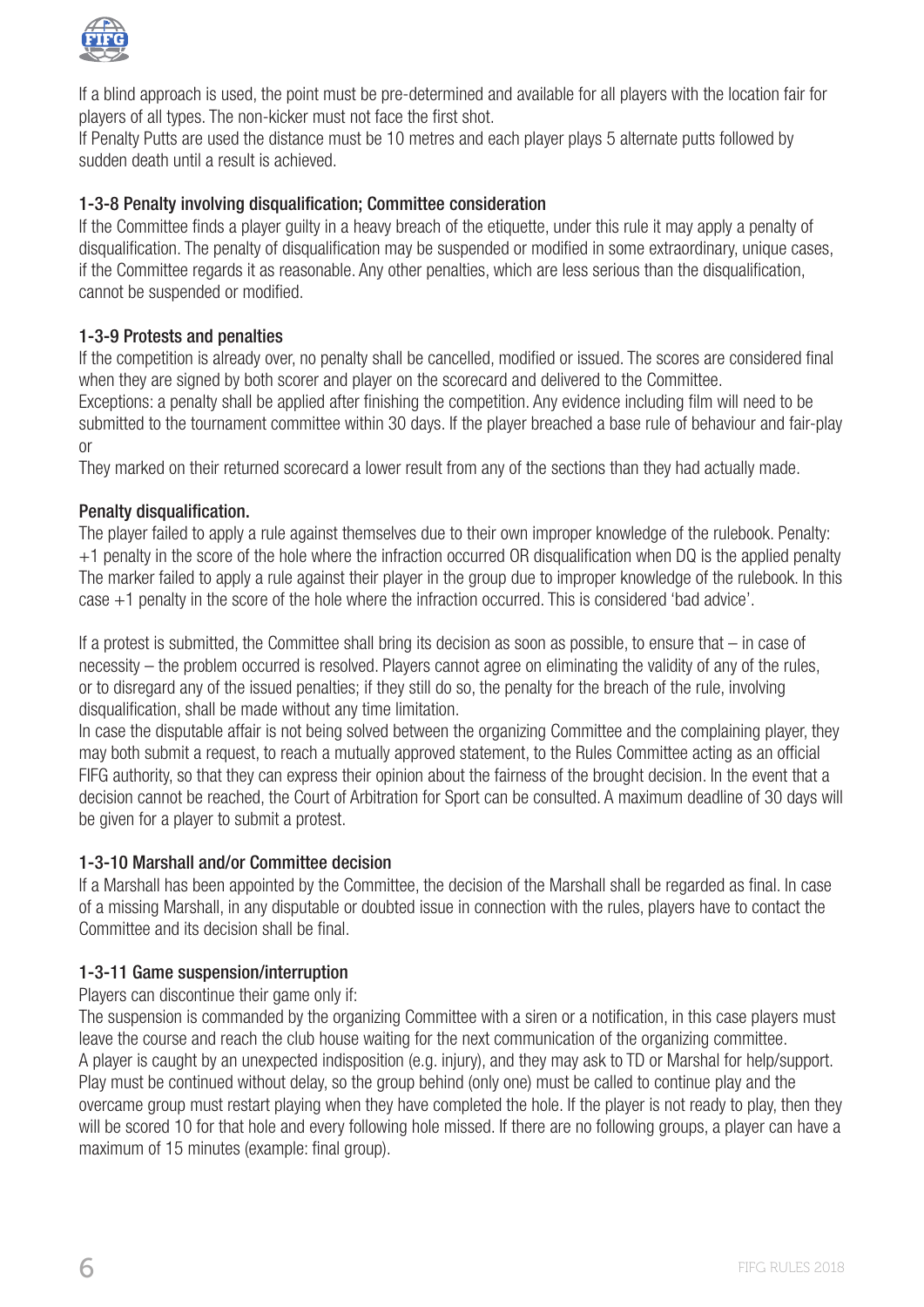

A clear problem of safety makes impossible to continue the game, players are asked to inform the TD or Marshal. If the game is suspended by the Committee the players of the group can choose to finish the hole (if the conditions are respecting the safety parameters) or mark the balls in their still positions. However, then they must reach the club house as soon as possible. The decision reported above must be taken in accordance between the players that are currently playing the hole and the majority prevails. In case of tie (e.g. 2 vs 2 in a group of 4 players) the most safety assuring action will be applied so players must mark the ball and leave the course immediately. In the case of an interruption of the game due to bad weather, darkness or any other reason taken into consideration by the organizing committee, the following will be considered valid:

- the first 15 holes if all players played them.
- the first 12 holes if all players played them.
- the first 9 holes if all players played them.
- In the event of a shotgun competition, the minimum number of holes completed by all players will be valid.
- If not all players played at least 9 holes, the round must be considered invalid.

## 1-3-12 Special Player Circumstances

In the event a player has a special circumstance which requires the adaption of the tournament rules, the decision is that of the Tournament Committee.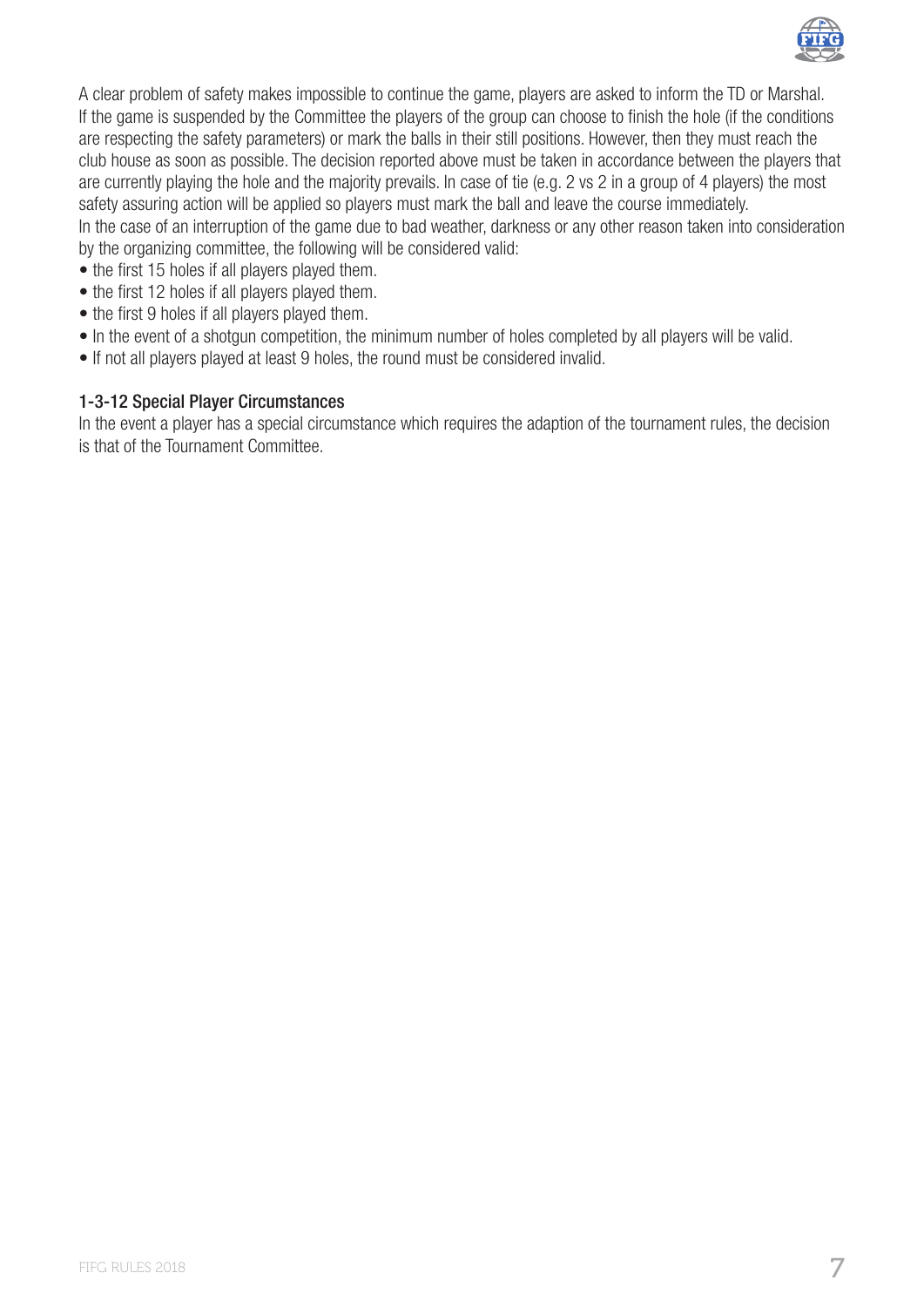

## PART 2 - PLAYER CODE OF CONDUCT

## 2-1 - GENERAL

#### 2-1-1 Respecting the code of conduct

The following sections provide basic instructions of behaviour and conduct to play FootGolf properly. If these instructions are followed, every player will enjoy the sport at its best. The fundamental rule is that during the game, respect should be shown to every player at all times without exceptions. Continual disregard of these guidelines will result in the player responsible being disqualified.

FIFG adopts a strict policy of appropriate behaviour throughout FootGolf tournaments, as well as appropriate comments to the media and through social media. Any conduct deemed to be unprofessional and/or damaging for FIFG itself or a FIFG member country organization is subject to disciplinary action.

Actions that are in violation of this conduct include but are not limited to:

- Abusive or threatening behaviour or language, even via social media
- Throwing or kicking the ball away in anger
- Wilful and overt destruction, abuse or vandalism of property, including animal and plant life
- Continual ignorance of etiquette on the course
- Smoking, including electronic cigarettes, during tournament play on the course
- Failure to smooth the bunker after play
- Listening to music during the game (earphones including)
- Wearing clothes with logos of FootGolf organization not affiliated to the FIFG
- Penalty: Offence One +1 kick, Offence Two DQ

Activities which are in violation of any laws, course regulations or FootGolf course rules may result in disciplinary action. Tournament Director and/or Committee are granted the discretion to disqualify a player based on the severity of the offending conduct.

Additionally, the following conduct is not acceptable:

- Possession of illegal substances
- Possession and consumption of alcohol from the start of play until scorecard is submitted
- Excessive use of alcohol on tournament site
- Failure or refusal to enforce rules of FootGolf or cooperate with tournament officials, host staff or competitors including aggressive or abusive behaviour
- Cheating

Penalty: Offence One DQ

*Please note: FIFG operates a zero-tolerance policy on illegal drug or substance misuse. Any player found contravening this policy during a FIFG event will be immediately disqualified.*

#### 2-1-2 The spirit of the game

FootGolf is played, most of the times, without the supervision of a marshal. The game is based on the integrity of the individual to show respect to the other players and to the rules. Every player should behave with discipline, showing kindness and a sports spirit, independently of their level of competitiveness. A competitor that has fallen into a penalty should inform the situation to their marker as soon as possible. It is also recommended to the marker to ask the player in the moment of the action to, in case of having to discuss it, do it in the moment. This is the spirit of FootGolf.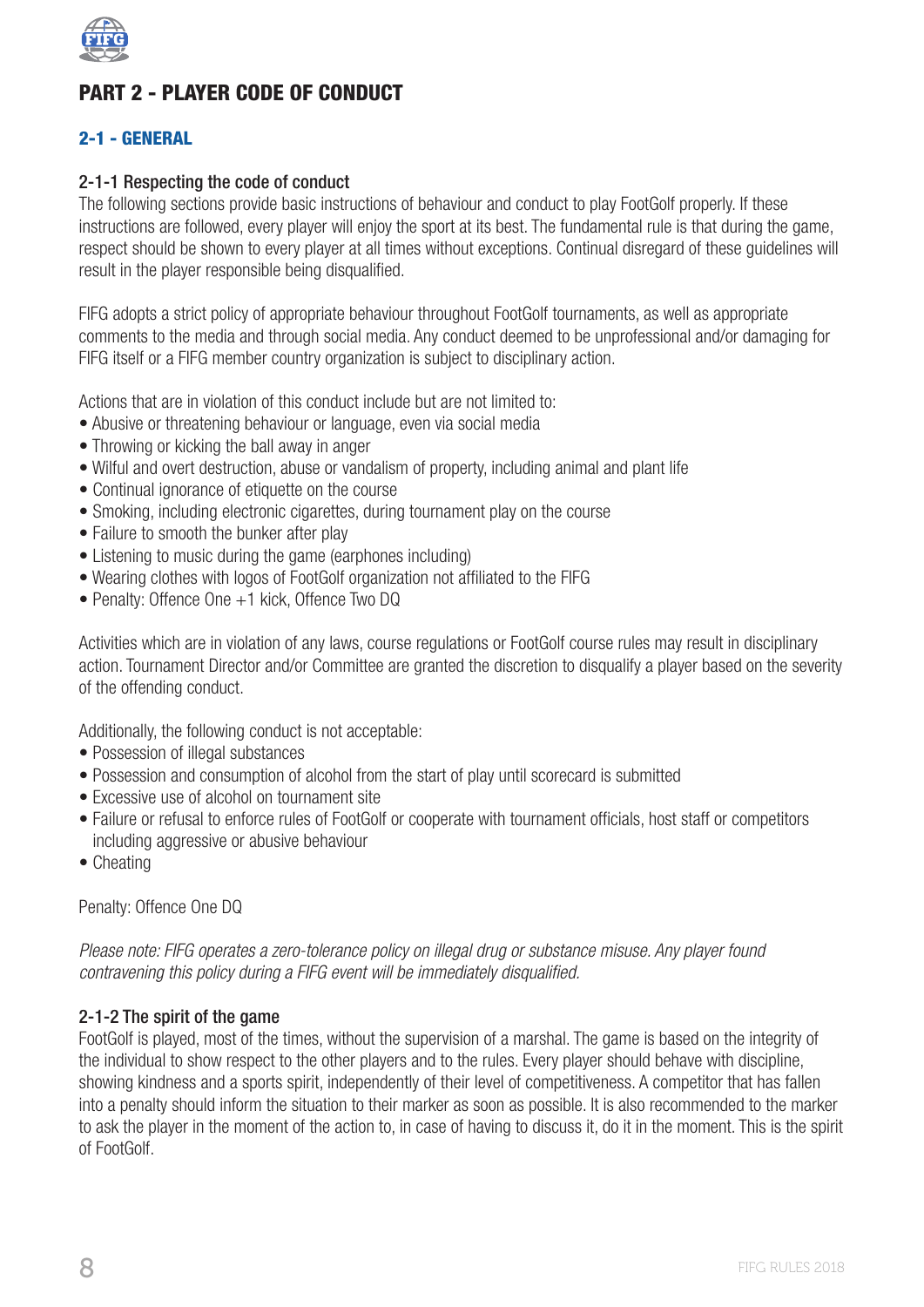

## 2-1-3 Safety

Players should make sure that nobody is standing near or in a position where they might be injured when their kick is executed. Players must not play until every player on the course is out of their reach. Players should also give notice to the course watchers who are close or in front of them, when they are about to play a shot which could endanger them. Moreover, players must always act to preserve the safety of themselves or any other person by refraining from dangerous acts (e.g. diving into lakes to recover their ball).

#### 2-1-4 Attitude towards other players

Do not bother or distract your fellow competitors. Players must always show consideration towards other players and they should not disturb their game by moving, talking, or making unnecessary noise. Players must make sure that any electronic devices that are brought to the game do not distract other players. On the starting tee, the player must not place the ball until it is their turn. Players should not stand near or behind the ball or the hole when another player is about to play. It is forbidden to leave the teeing zone until all players have played unless asked to mark a ball in play. It is also forbidden to leave the green zone until all players have holed their ball. Offence One: Warning, Offence Two and following offences: +1 kick for each incident

## 2-1-5 Scoring

Every player-called "marker" for this explanation-should control the game and keep track of the amount of kicks of their assigned "player", plus any penalty strokes that they have fallen into. The "marker" will be assigned before the game starts and it cannot be changed once it starts (exception made in case of a player's defection). It is only the player's responsibility to manage the scorecard and check that the information written down on it is correct. It is advised to do a general card check outside of the green every time everyone finishes playing a hole, at the end of the game before signing, and then delivering the scorecard to the Committee. The score on each individual hole is the only score that counts. The total must be calculated and checked by the Tournament Committee.

#### 2-1-6 Pace of Play

Play at a good pace until the game is over. The Committee can establish directions about the pace of play players must keep during the game. It is the group's responsibility to keep their position considering that there may be other groups behind. If the group ahead is making other groups wait, the first group shall let the others pass through and play the hole, no matter how many players there are.

#### 2-1-7 Priority on the Course

Except when the Committee says otherwise, the priority on the course is determined by the pace of play of a group. Any group that is playing a full round (the number of holes considered to play the competition) has the right to cut another group which is playing a shorter round. The term "group" also includes a single player.

#### 2-1-8 Care of the bunkers

Before leaving a bunker, players should arrange and smooth every imperfection they or others, might have made. If there is a rake available near the bunker, it should be used.

Penalty for failure to smooth the bunker before the next kick is plus one kick

#### 2-1-9 Field damage caused by shoes

After the hole is finished, every imperfection on the field caused by the players' shoes should be fixed. Players should repair the damage they caused in the course carefully, including bumps and footprints and any other flaw in the field caused by the ball or the player.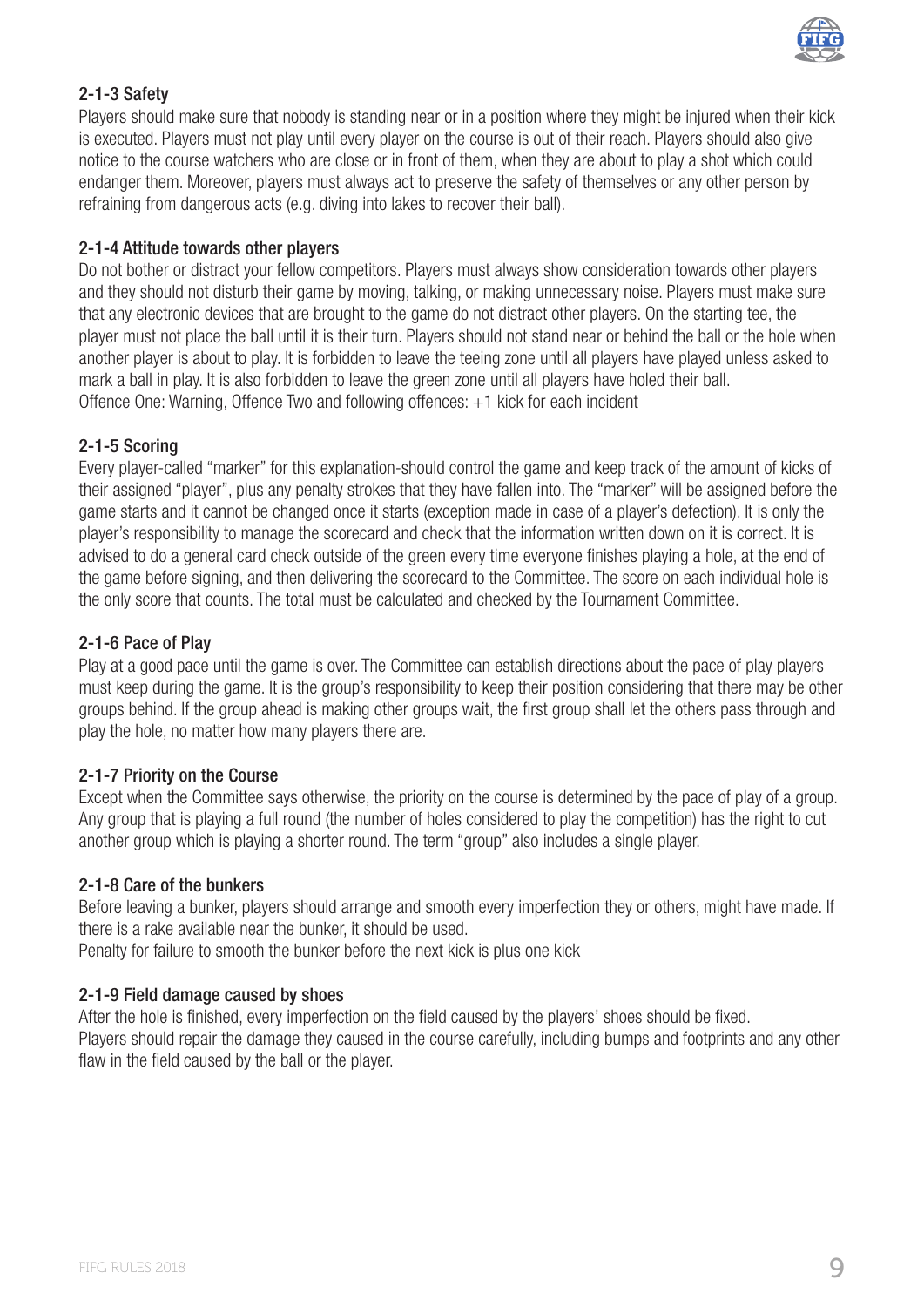

#### 2-1-10 Unnecessary damage prevention

Players should avoid causing damage to the course by taking divots when they practice their shots or when they tap their shoes on the course, because of anger or any other motive. Players should not stand too close to the hole so that they avoid causing any damage to it, and they should act carefully while handling the flagstick or while taking out a ball from the hole. The flagstick should be correctly restored in the hole before players leave the green. Players are requested to not kneel next to the hole and must not stand on the putt line of fellow players - This is deemed as bad etiquette

#### 2-1-11 Agreement on an invalid game

The players cannot agree on excluding the validity of any rule or not taking into consideration any of the issued penalties. If the player is not willing to fulfil a rule, which concerns the rights of the other player, they can be disqualified from the competition. Players can be penalized for serious misconduct during play or after it. Disciplinary procedure after completion of the round/tournament will be applied as tournament disqualification or a possible ban from competing, loss of entry fee, tournament winnings, or prize fund.

## 2-2 - DURING THE GAME

#### 2-2-1 Knowledge of the rules

The player is responsible for ensuring that they have a proper knowledge of the rules of the game and for the proper interpretation and use of definitions and expressions used in FootGolf. A player or marker giving bad advice (e.g. incorrect ruling or non-intervention) will be penalized +1 penalty for each instance.

#### 2-2-2 Exercising influence on the ball's motion or altering physical conditions

A player must not perform actions with the intention of influencing the playing ball's motion or alter physical conditions with the intention of affecting a whole game. Penalty  $+1$  kick

*Exception: Equipment belonging to any player must be moved whilst the ball is in motion to avoid collision (Rule 4-1-14)*

Additionally, A player cannot move equipment or obstructions to stop the motion of the ball – Penalty Disqualification Exception: In the event a ball is kicked towards a water hazard, out of bounds or other zones where the player will consider their ball hard to recover, they can request another player or spectator to stop the ball before entering in these areas and proceed according to the likely situation, to save time.

#### 2-2-3 Starting time

It is the responsibility of the players to collect their scorecard and be ready on their designated starting tee at the designated starting or briefing time. Players arriving after the very first kick of the group will be issued a score of 10. Any subsequent holes will follow the same ruling.

#### 2-2-4 Being prepared to play

Players must be ready to play as soon as their turn comes. When every player finishes playing a hole, all players should leave the green immediately. A player may fall into a "slow play penalty" if they are not ready to play.

#### 2-2-5 Undue delay: slow game

The player must play without any undue delay and according to any game pace of play that the Committee has established. Between the ending of one hole, and the preparation for the next one, the player must not delay the game improperly. The Marshal, or a co-competitor if the Marshal wasn't there, should warn the player that they are improperly delaying the game and delaying the whole line (according to the time stipulated by the Committee). In case the player continues with the delay, the penalty for breaking this rule would be applied. A group will be deemed to have a 'bad time' if there is a clear hole ahead. It is important the group keeps up with the players ahead and NOT just ahead of the players behind.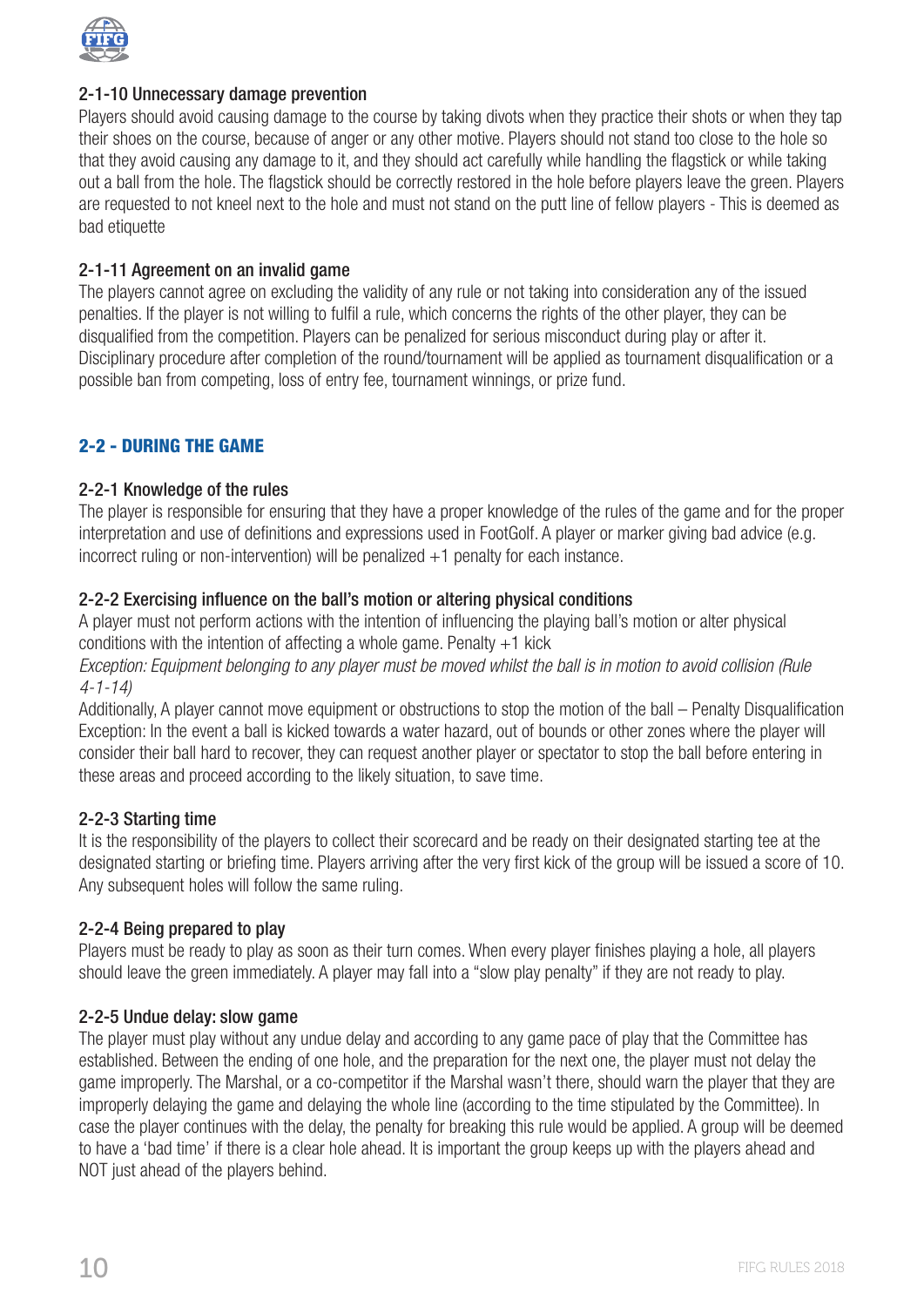

#### 2-2-6 Time to complete the round

Each group will be allotted a specific time to complete the round in accordance with the time chart (Flight start). When a group falls behind, they must regain their position. Time for rulings and walking time is included in the allotted time and calculated within the buffer. Out of position refers to the group when they take more than the allotted time to finish a check point hole. When a group is out of position at a check point, they will be notified by the TD and given an initial warning. They will be expected to regain their position by the next check point. If at the next check point, they are still out of position, then the group will be issued a final warning and the TD or Marshal will follow that group. If any player in the group is concerned about the non-responsive fellow competitor, a Marshal will be elected to follow that group and time each player. The TD will time each player according to player timings.

#### 2-2-7 Player Timings

In the event a single player is playing slow, the TD will time those players involved and use the following to decide if they are playing slow. Time taken to calculate yardages, alignment, or decision making will be considered within these timings. Timings start as soon as the first player reaches their ball or the previous kick has stopped/been marked.

First player: 60 seconds from every zone of the course when the ball is still.

Subsequent players: 40 seconds from every zone of the course the ball recently played is still.

Any player deemed to make no effort to get the group back into position will be issued a penalty (Examples of this include talking to fellow players not in their group and/or scoring on the green rather than the next tee).

- Penalties in the event of slow play:
- Initial warning to group 'bad time'
- Final Warning to group or player
- Penalty to player or players +1 kick
- Second penalty to player will be DQ

### 2-2-8 Advice

During a stipulated round, a player can give, receive and request advice to someone in the competition that is playing on the course but only in the same group. A player may request to anyone to indicate the line of game; however, while executing the shot, no one can be standing in this line or in an extension of it beyond the hole, not even if the player asks them to do so. Any mark placed by the player or with their knowledge to indicate the line of game, must be taken away before the shot is executed. A +1 penalty stroke is given to the player requesting or giving an advice to anyone outside the group. A player or marker giving bad advice (e.g. incorrect ruling or nonintervention) will be penalized  $+1$  penalty for each instance.

#### 2-2-9 On the Green

On the Green, players should not stand in another player's putt line (behind and in front) or make a shadow on the putt line while they are executing the kick. Players should stay in the green zone until every player had finished playing the hole.

- Penalties in case of player on the putt line:
- Initial warning to the player
- Penalty to player or players  $+1$  kick
- Second penalty to player will be DQ
- Exception: In team events a partner may view the putt line

#### 2-2-10 Unfinished Hole

If a player, in any hole and form of the game, does not roll their ball into the hole and does not correct their mistake before kicking from the next teeing ground, or—in case of the last section—before leaving the green, they shall be disqualified.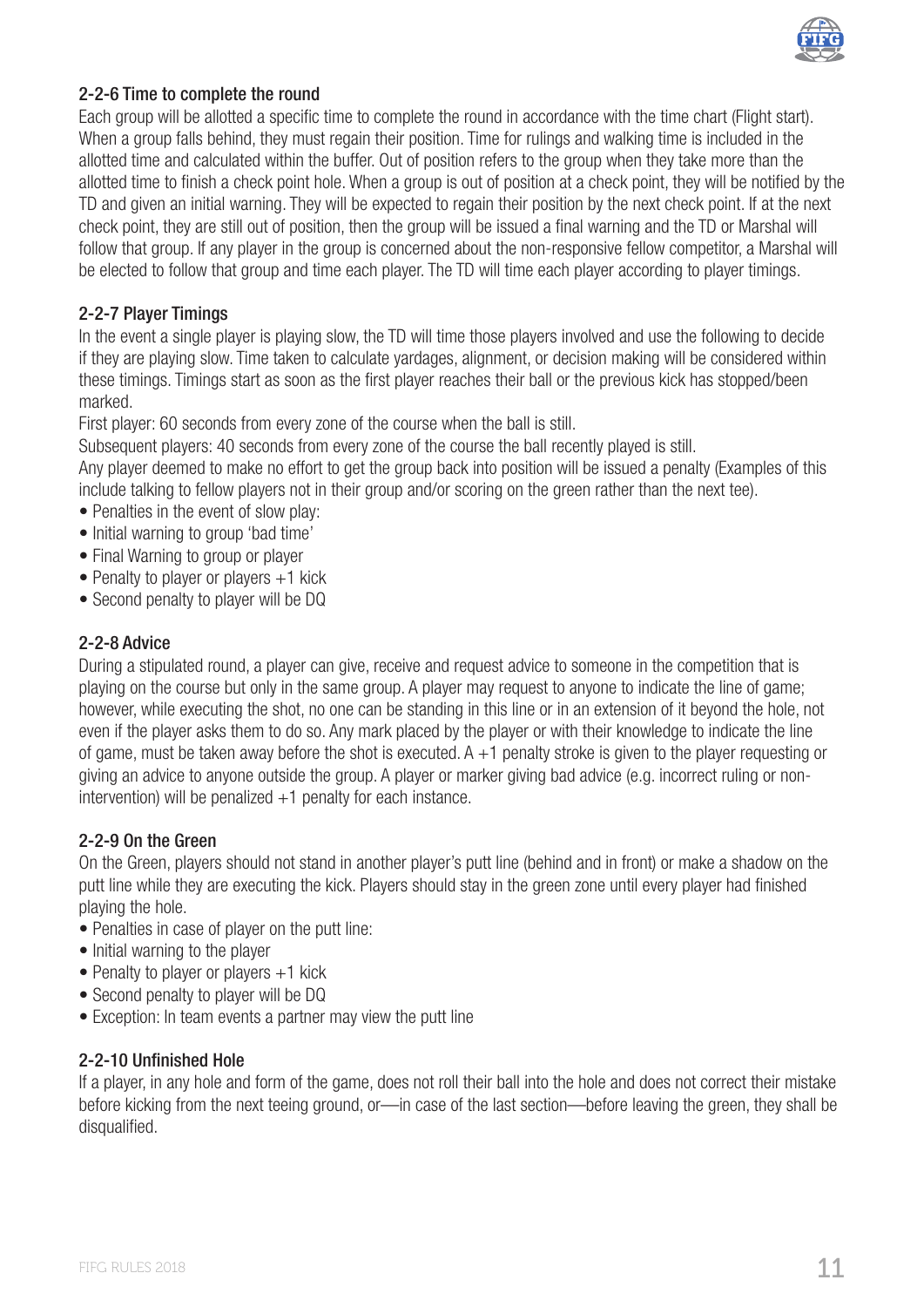

## 2-2-11 Practice

## Before or in between round(s)

Before a competition, players are not allowed to practice any zone of the course. In case of it being allowed, the tournament's organization will inform the player of the zones and the times available for practicing. In the situation where practice is permitted, it will be clearly identified by the committee. Practice will be deemed as playing any shot from any part of the FootGolf course that is the field of competition. Reaching the starting areas by kicking the ball along the course (e.g. in shotgun competitions) is deemed as practicing, and so it's forbidden. Players must always keep their ball in hand while walking along the course and not playing.

## During a round

A player must not execute a practice shot during the game. Likewise, between holes the player must not execute a practice shot. Repeating a putt is deemed as practice, in every hole.

When the ball is removed from the hole it is not allowed to be kicked away or to the next hole. Note: Penalty for each situation of practicing is +1 kick.

## 2-2-12 changing/modifying the ball

A player cannot change (exceptions made for lost, provisional or replacement ball) or modify (e.g. the pressure) their ball during a hole, but it's allowed in between holes.

## 2-2-13 Controversial Aspects

In stroke play, in case there was a situation which cannot be solved by the players' knowledge, players must consult about it with any tournament authority or any member of the Rules Committee. If this is not possible without delaying the game they shall play both "situations of play" – (play two balls) which means the player should play the situation with and without applying the rule they think covers the controversial aspect. Then they must write down the game situation to later discuss it when presenting the scorecards.

In case of a doubt or dispute in match play between the players, any player may initiate a protest at any point. The protest should be submitted before any of the players would continue the game from the next kicking place, or-if it is the last section of the match-before any of the players would leave the green. If it is not possible to find a person within a reasonable time with a proper authorization made by the Committee, the players must continue with the game without any further delay.

The Committee may take into consideration the protest after the match only if:

- the player submitting the protest informs all the players in their group:
- during the game, the fact that they want to submit a protest
- at the end of the game, the fact that they have submitted a protest
- the facts of the situation and
- their intention to receive a decision on the issue.

*Note: A protest cannot be made after the official scorecard is signed and handed to the committee*

## 2-2-14 Scores not in agreement

When the signed scorecard is handed to the Committee, the following penalty will be applied in case of nonconcordant scores:

Player score is recorded lower than they actually scored  $=$  disqualification

Player score is recorded higher than they actually scored  $=$  score counts

Only the player is responsible for their scorecard, the Tournament Committee will calculate the score on each hole and the final total be declared as this amount.

#### 2-2-15 Failure to complete round

Players can stop their game if they find it necessary (e.g. injury, indisposition, etc.). The remaining players must rearrange their scorecards to ensure they are organized in accordance with the rules.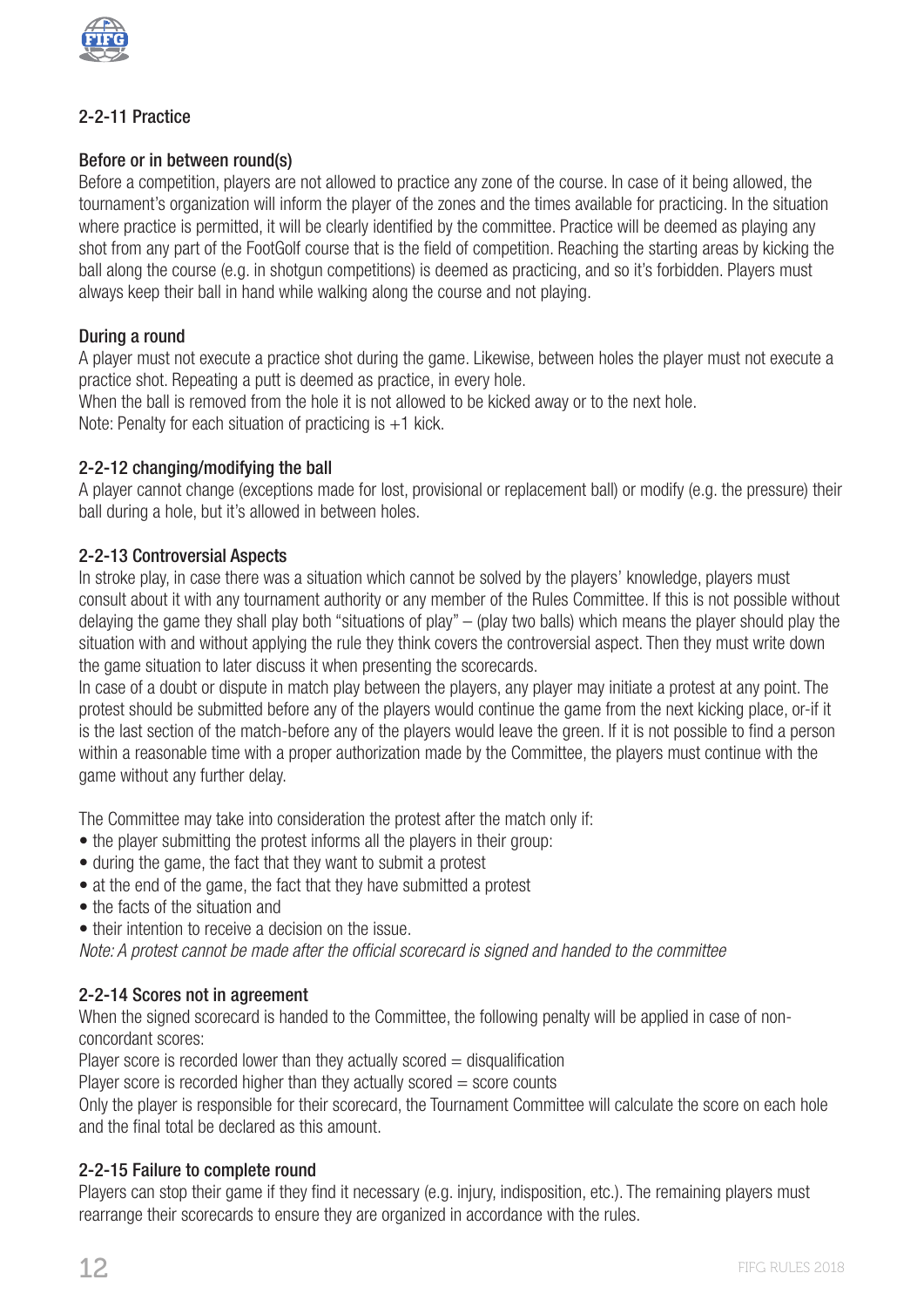

## 2-2-16 Validating the ball position

The player replacing their ball outside the standard procedure of marking the ball (e.g. to continue the game after their ball moved or deflected by a foreign cause), must always seek prior approval from the other players of the group.

#### 2-2-17 Issues not stipulated in the rules

In case any disputable affair is not covered by the rules, the decision should be brought in the spirit of fairness, consulting the tournament authority who will make the decision. Any decision will be guided by whether the player is looking to gain or gaining an advantage

## 2-3 - FOOTWEAR & CLOTHING

#### 2-3-1 The correct footwear and clothing

The correct footwear to play FootGolf should be exclusively designed for AstroTurf or indoor sport. Golf shoes, shoes designed for traction within sport, and shoes with a strengthened/modified tip are not permitted. Cleats of any kind are not permitted. In official FIFG tournaments, the correct clothing is golf style shorts (shorts or skirt for women) with collar shirt, and long socks which must be worn to the knee at all times. However, the general clothing must be in accordance and respectful of the hosting habitat including in the club house. The Tournament Committee is responsible for these guidelines. Weather specific clothes are allowed. A player wearing incorrect footwear or clothing on the course or in the clubhouse may result in disqualification.

#### 2-3-2 Changing footwear and clothing

A player can change their footwear or clothing only in between holes unless damaged as long as play is not delayed. If during a stipulated game, a player's footwear gets damaged, the player can use the damaged footwear until the game is over, repair or replace it with any other shoes within the allowed parameter, but not continue without.

#### 2-3-3 Kicking without the shoe

A player cannot remove their shoes for any shot. Penalty will be  $+1$  kick and replay the shot.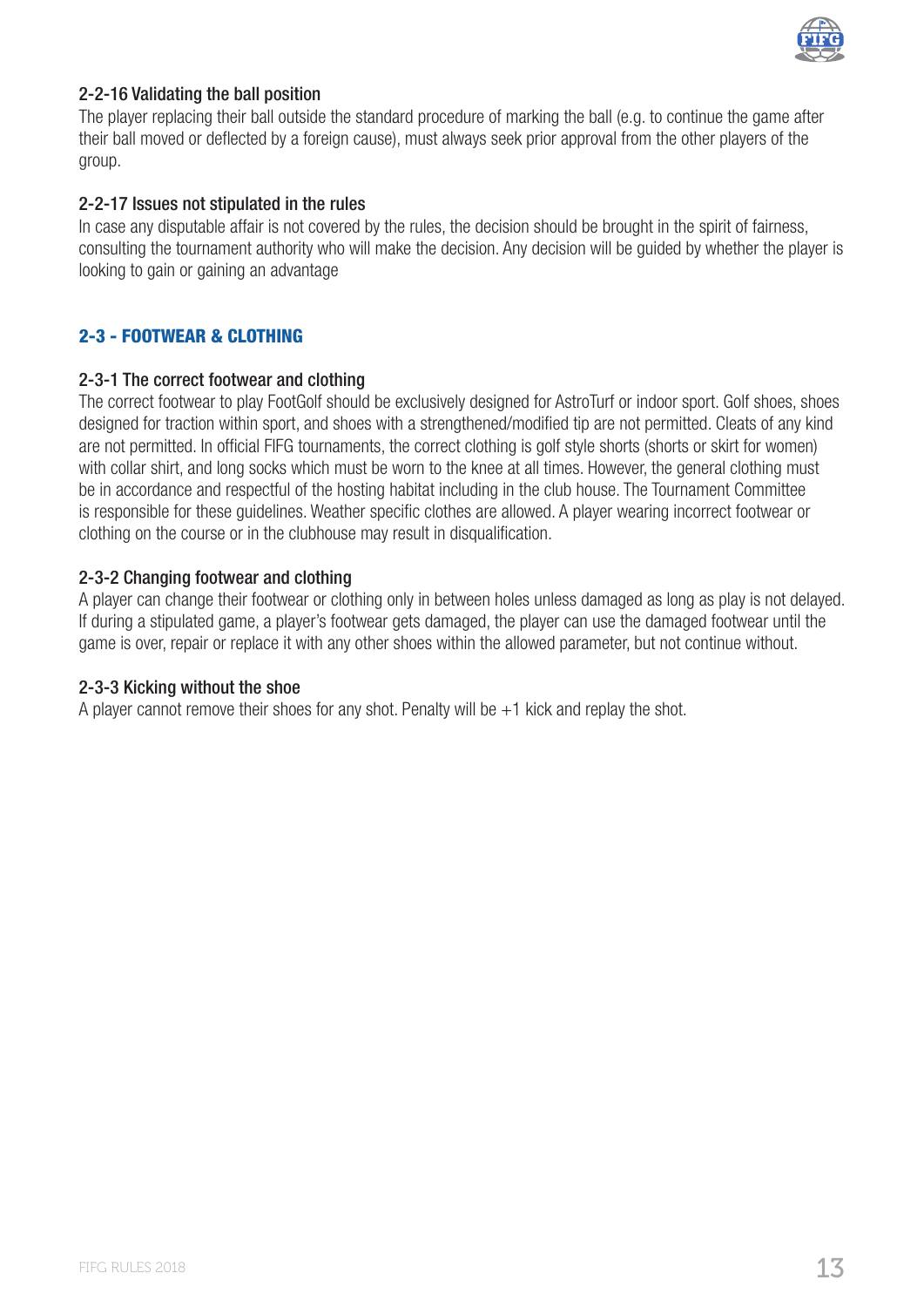

## PART 3 - DEFINITIONS

## 3-1 - GENERAL

## 3-1-1 Advice

"Advice" is any suggestion or recommendation that may influence the way a player decides to play, the choice or way of executing a shot. Information about the rules, distances or issues of public domain, such as the obstacles' position or the green's flagstick, are also considered advice. See Rule 2-2-8

#### 3-1-2 Ball Marker

An object used to define the location of the ball when 'marked' or 'grabbed'. It must be cylindrical and flat and can be no more than 60mm diameter and 5mm height

*Note: A player will not be allowed to start the game with an irregular marker.*

#### 3-1-3 Caddie

The caddie is an authorized person that follows a player during the game, that can give them advice and assistance. It must be announced to the organizing Committee before the start of the competition. It cannot be a fellow competitor. The caddie cannot stand on the area of intended play or indicate the line of play during the kick. All the rules of good behaviour and respect must be followed by the caddie as well. Moreover, they cannot manage the player's scorecard - (Penalty +1 kick). Incidents where a caddie has broken a rule will be applied to the players score

#### 3-1-4 Committee

The "Committee" is the commission or organization in charge of the competition. It is the responsible commission on the course.

#### 3-1-5 Equipment

"Equipment" is anything worn or carried by the player (including but not limited to: a bag, extra ball, tee or umbrella). The term "equipment" also includes the player's caddie. A Golf cart or moving device belonging a group of players will be deemed as belonging to the player kicking.

A player is entitled to use a distance measuring device or distance guide. Any mobile device used on the course would need to be on silent.

#### 3-1-6 Foreign Cause / Outside Agency / External Factor

"Foreign cause" is any object, animal or individual that does not participate in the game of the group including the TD and/or Marshal. A player of the same group is NOT a foreign cause, a player of another group IS a foreign cause. Wind is not considered foreign cause.

#### 3-1-7 Honour

It is said that the player who is the first to play from the starting line has the "honour".

#### 3-1-8 Marker & Player

A "marker" is the person designated by the Committee to control the game and write down the results of a competitor, called "player". In each group, all the players are someone's "player" and "marker" at the same time.

#### 3-1-9 Marshal/Umpire

The "Marshal" is the person designated by the Committee to decide rules issues and to apply the rule. The Marshal must take actions towards any infraction of the rules as soon as they witness it or finds out about it or following any investigation. A marshal can stand near the hole or indicate its position, raise the ball or indicate its position.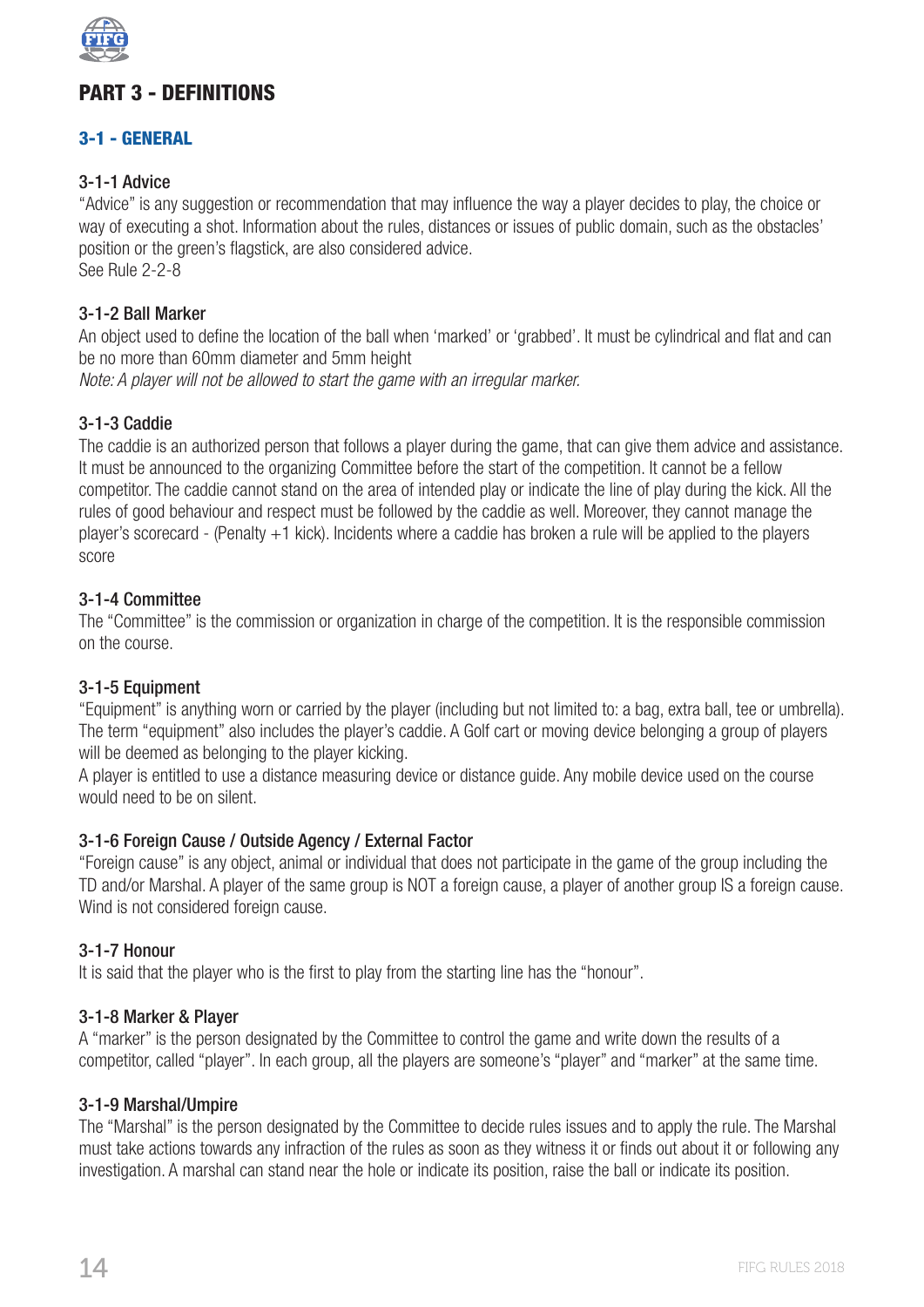

#### 3-1-10 Penalty stroke

A "penalty stroke" is added to the player's score as an application of certain rules. The general penalty is +1 kick, unless otherwise stated: e.g. penalty occurred after the first kick, continuing with the third kick, after applying the correct rule and relative penalty, from where the ball stopped, etc. A penalty stroke will be inflicted for every evidence of breaching of a rule.

### 3-1-11 Vocabulary used

The rules of FootGolf have been written in a very precise and meticulous way. The different words used should be considered:

| can/may       | $=$ optional                                                            |
|---------------|-------------------------------------------------------------------------|
| should        | $=$ recommendation                                                      |
|               | $must/mandatory = obligation (with penalties in case of not complying)$ |
| replay/repeat | $=$ repeat the shot from the original position of the ball              |
| replace       | $=$ dropping the ball in its original position                          |

## 3-2 - THE PLAYING ZONES

#### 3-2-1 Abnormal course conditions

An "abnormal course condition" is any area that is not in its normal and expected conditions, so it is a different state than usual. This includes but is not limited to casual water, repaired turf, tire or vehicle damage, hole in repair, excrements or paths made by a burrowing animal, a reptile or a bird, a big stone, wood, tubes or other unexpected material surfacing from the ground, or an area clearly made Ground Under Repair by the Greens Staff but not marked. An abnormal ground condition can be deemed in every zone in the course except a penalty area including bunker when authorized by a relevant official.

| Intended Line of Play | Green YES | <b>Fairway YES</b> | Rough NO  | Penalty Area NO  |
|-----------------------|-----------|--------------------|-----------|------------------|
| <b>Stance</b>         | Green YES | <b>Fairway YES</b> | Rough YES | Penalty Area NO  |
| Position of the Ball  | Green YES | <b>Fairway YES</b> | Rough YES | Penalty Area NO* |

*\*Exception: Relief can be obtained for position of the ball from casual water and GUR in the bunker*

Players must follow the nearest point of relief ruling

#### 3-2-2 Bunker

A "bunker" is considered a sand area specially designed, fully enclosed by grass or terrain. An area of sand not bordered by grass or terrain will be considered 'wasteland' and the MAIN RULES OF PLAY will be applied. The margin of a bunker extends vertically down, but not up. A ball that is inside the bunker when it lays or any part of it touches the bunker. When the ball is in the bunker all the rules apply regardless of the position of the player (For example, ball inside bunker but the player is outside bunker).

#### 3-2-3 Casual Water

"Casual water" is any temporary accumulation of water in the course, which is not expected to be there (e.g. in the middle of the fairway) and that is visible before or after the player positions themselves. Snow and natural ice, that is not frost, are casual water or loose impediments, depending on the player's choice. Dew and frost are not casual water. If the player steps on it while making their stance next to the ball, and water bursts from the floor, it will be considered casual water.

In these cases, the nearest point of relief rule will be applied:

Casual water can be deemed in every zone in the course except penalty areas including bunkers but a player can only gain relief on intended line of play from casual water on the green or fairway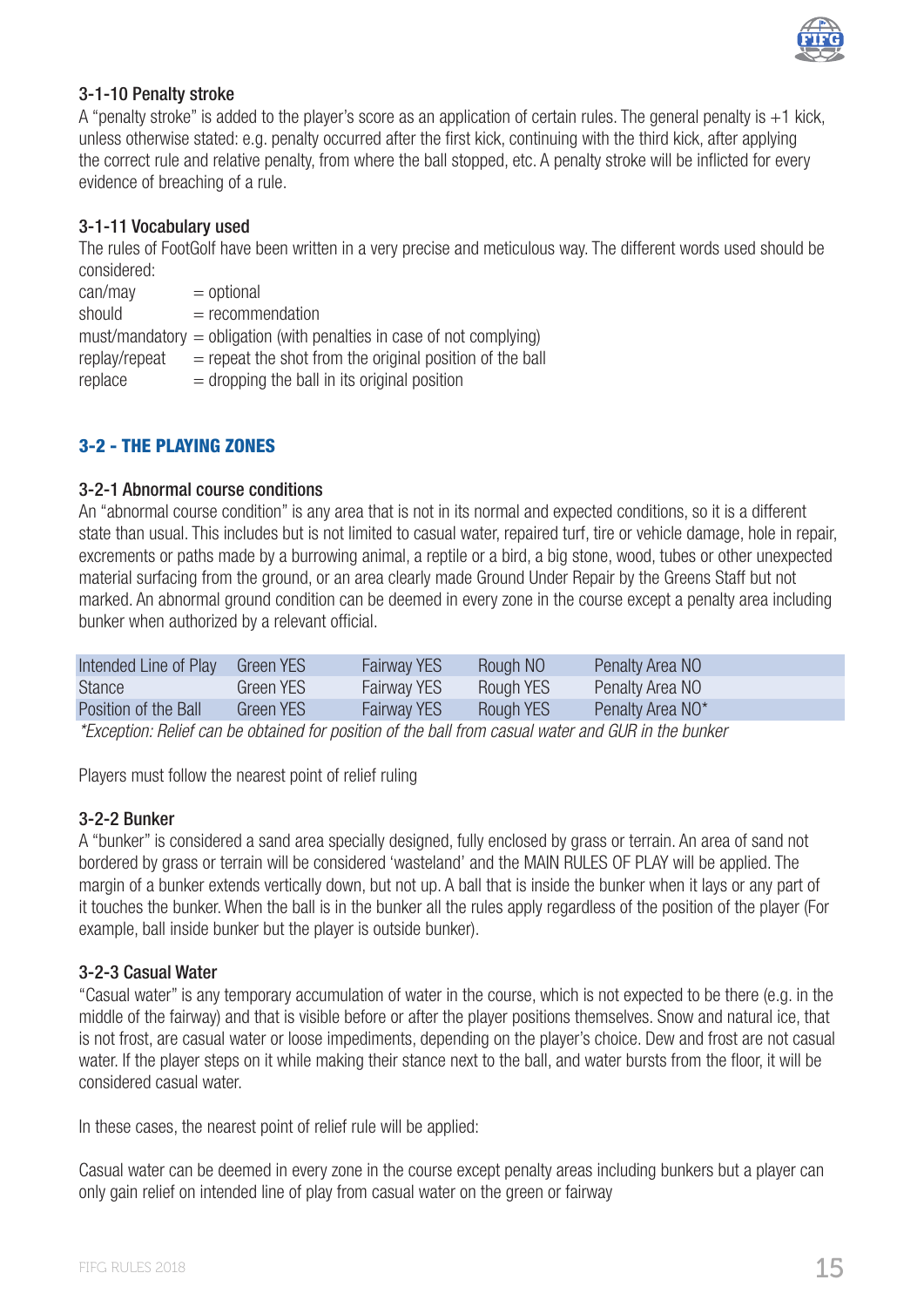

| Intended Line of Play | Green YES | <b>Fairway YES</b> | Rough NO  | Penalty Area NO  |
|-----------------------|-----------|--------------------|-----------|------------------|
| <b>Stance</b>         | Green YES | <b>Fairway YES</b> | Rough YES | Penalty Area NO  |
| Position of the Ball  | Green YES | <b>Fairway YES</b> | Rough YES | Penalty Area NO* |

*\*Exception: Relief can be obtained for position of the ball from casual water in the bunker*

## 3-2-4 Course

The "course" is the whole area inside the boundaries established by the committee. The external boundary of any course will be deemed out of bounds.

### 3-2-5 Drop zone

A "drop zone" is a designated place, created by the Committee, from where players must restart their play after taking relief from a specific zone of ground under repair, a specific water hazard or any other specific situation of unplayable ball. So, in this case, players must not apply the expected rules of "nearest point of relief" or "equidistant point".

## 3-2-6 Fairway

The "fairway" is a clearly defined area closely mown that may link the teeing ground and the green. A ball will be deemed on the fairway when the base touches the fairway.

#### 3-2-7 Flagstick or flagpole or pin

The "flagstick" is a straight pin that must have a flag on it and be placed in the centre of the hole to indicate its position. It should be circular and of a proper material that is not cushioned nor that might influence wrongly the course of the ball.

In the event of damage to the hole or flagstick: The flagstick can be 'held' as long as it is upright and held in a way to not give the player any advantage.

## 3-2-8 Green Zone

A ball is on the Green when any part of it or its projection is touching the "Green Zone." In the case the green's limits are not established, the ball is on the Green Zone when it is within a minimum of three meters from the hole or as defined and not in a hazard. When a green zone is defined, its maximum radius must be no more than 10m from the flag and the line defining it is part of the green. A ball touching this line is deemed ON the green.

#### 3-2-9 Ground under repair

"Ground under repair" refers to any part of the course which is marked as such (usually with blue stakes) by orders from the Committee or authorized personnel. All the area and any natural or artificial element inside of the ground under repair is part of it. Ground under repair includes piled up natural or artificial material to be taken away. Staked or newly planted trees are also ground under repair.

When the ground's margin is defined by stakes, these are a part of the ground under repair and its margin is defined by the exterior points which are nearest to the stakes, on ground level.

When stakes and lines are used to define a ground under repair, the stakes identify it and the lines define its margin.

When the margin of ground under repair is defined by a line on the ground, that line is a part of the ground under repair.

The margin of the ground under repair extends vertically down, but not up. A ball is on ground under repair when it lays in it or any part or projection of the ball is touching it.

In situations players can gain relief from ground under repair being on their intended line of play, stance or position of the ball (also when the ball is on rough - playing from the nearest point of relief). The stakes used to define the margin or to identify a ground under repair are obstructions. A ball touching this line is deemed IN the ground under repair.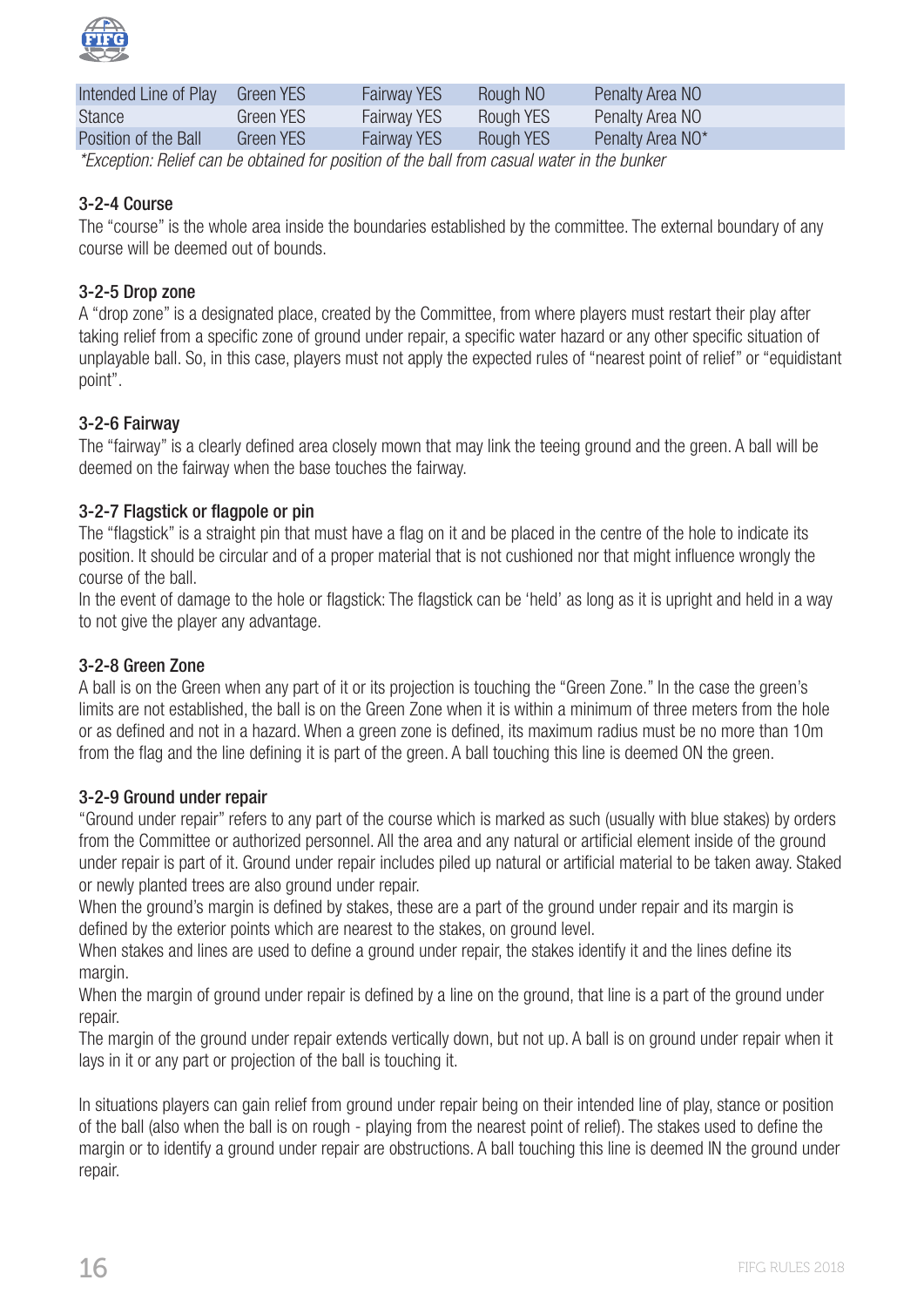

Ground under repair can be deemed in every zone in the course except a water hazard. *Note: Play, steps and run-up are prohibited in any ground under repair, the Committee may at times introduce a drop zone.*

|                                                                                  | <b>Fairway YES</b><br>Rough NO<br>Penalty Area NO | Green YES | Intended Line of Play |
|----------------------------------------------------------------------------------|---------------------------------------------------|-----------|-----------------------|
| <b>Stance</b><br><b>Fairway YES</b><br>Penalty Area NO<br>Rough YES<br>Green YES |                                                   |           |                       |
| Position of the Ball<br>Penalty Area NO*<br>Fairway YES Rough YES<br>Green YES   |                                                   |           |                       |

*\*Exception: Relief can be obtained for position of the ball from GUR in the bunker*

#### 3-2-10 Hole

The hole will be 50-52 centimetres in diameter and at least 28 centimetres in depth. Any hole that does not match these variables, unless for cases where it is regulated otherwise by the FIFG Rules Committee, will be considered invalid.

#### 3-2-11 Immovable obstruction

An immovable obstruction is any artificial object (created by man) which is on the course. FootGolf tee markers and white sticks defining out of bounds are NOT obstructions and cannot be moved. Any object created by men that is not easy to remove is considered an immovable obstruction. These include pathways, cables and posts for electricity, drain gratings, sprinklers, manholes and any other artificial object on the ground or fixed which may also include stands and tournament materials and the clubhouse or houses on the course too.

These are the situations where a player can find the nearest point of relief from an immovable obstruction:

| Intended Line of Play | Green YES* | Fairway YES*       | Rough NO  | Penalty Area NO |
|-----------------------|------------|--------------------|-----------|-----------------|
| <b>Stance</b>         | Green YES  | <b>Fairway YES</b> | Rough YES | Penalty Area NO |
| Position of the Ball  | Green YES  | <b>Fairway YES</b> | Rough YES | Penalty Area NO |
|                       |            |                    |           |                 |

*\*Maximum 2m relief if the obstruction is within 20m of their ball*

#### 3-2-12 Loose impediments

"Loose impediments" are natural objects, including:

- 1. Small rocks, leaves, small firewood, branches and similar
- 2. Excrements
- 3. Worms, insects and similar
- 4. Loose sand and dirt (Example: A mole hill is loose dirt)

As long as they are not:

- 1. Fixed or growing
- 2. Solidly embedded
- 3. Adhered to the ball

Players can remove loose impediments in the following situations:

| Intended Line of Play | Green YES | <b>Fairway YES</b> | Rough YES | Penalty Area NO |
|-----------------------|-----------|--------------------|-----------|-----------------|
| <b>Stance</b>         | Green YES | <b>Fairway YES</b> | Rough YES | Penalty Area NO |
| Position of the Ball  | Green YES | <b>Fairway YES</b> | Rough YES | Penalty Area NO |

Snow and natural ice, which is not frost, are considered either casual water or loose impediments, depending on the player's choice. Dew and frost are not loose impediments.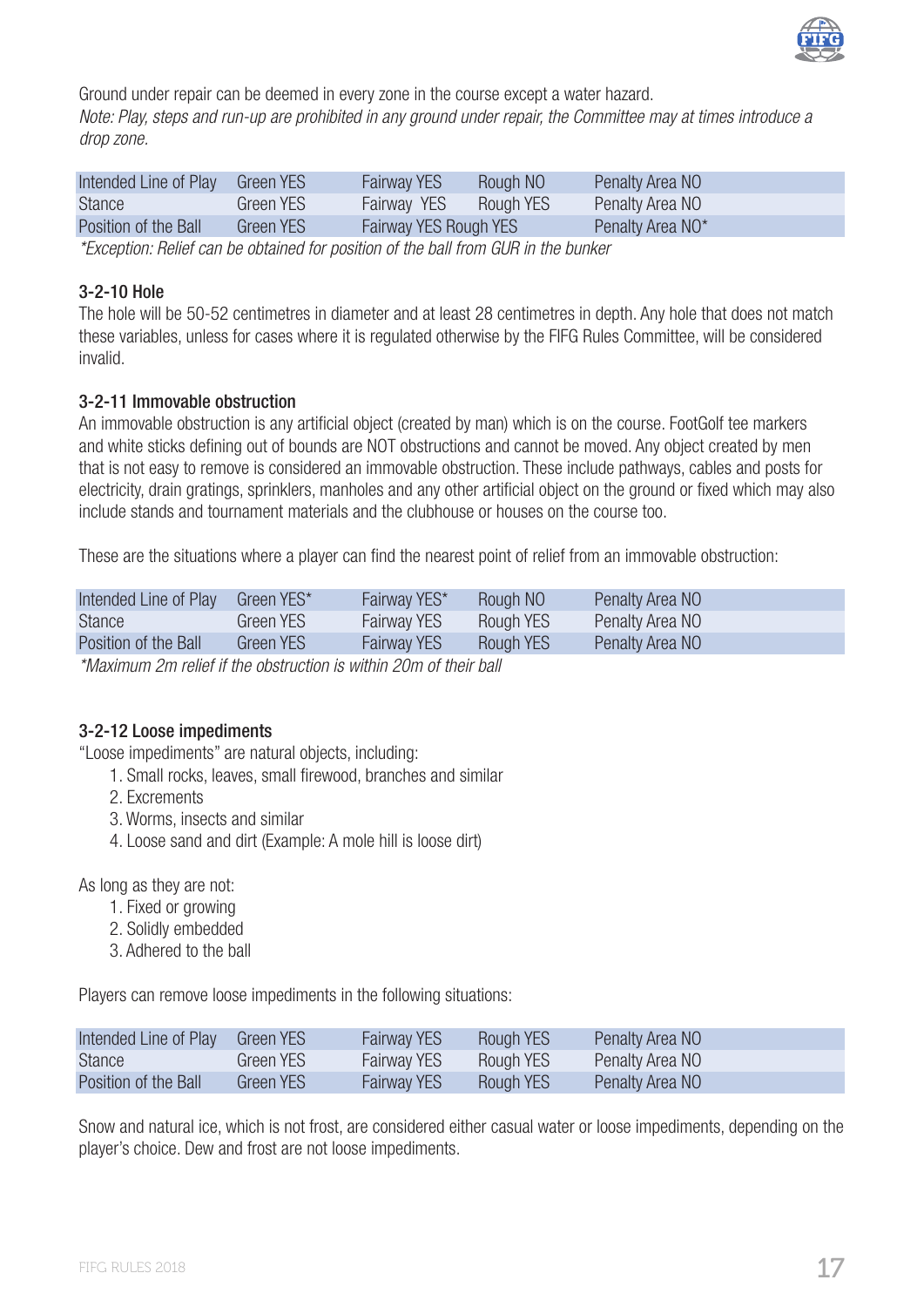

#### 3-2-13 Movable obstruction

An obstruction is any artificial object (created by man) which is on the course. FootGolf tee markers and white sticks defining out of bounds are NOT obstructions and cannot be moved (see note). An obstruction is movable if it can be moved without big effort, without improperly delaying the game or causing any damage.

Public signs, rakes, stakes that mark distances, hazards, dropping zones, flagsticks, cans, bottles, generic waste and any other object that is not a part of the game (and that is easily removed) is considered a movable obstruction and may be removed by a player before executing a shot.

The following are the situations where a player can remove a movable obstruction:

| Intended Line of Play | Green YES | <b>Fairway YES</b> | Rough YES | Penalty Area YES |
|-----------------------|-----------|--------------------|-----------|------------------|
| <b>Stance</b>         | Green YES | <b>Fairway YES</b> | Rough YES | Penalty Area YES |
| Position of the Ball  | Green YES | <b>Fairway YES</b> | Rough YES | Penalty Area YES |

*Note: FootGolf tee markers and white sticks defining out of bounds cannot be moved. Penalty +1 kick and replay the shot.*

#### 3-2-14 Out of Bounds

"Out of bounds" is the terrain which is beyond the course's limits or any part of the course marked as such with white stakes and/or white lines on the ground.

- When out of bounds is defined with stakes or a fence, or is located beyond stakes or a fence, the out-ofboundary line is determined by the outermost points of the fence posts or posts at ground level, excluding angled supports.
- When stakes or lines are used to mark the limits, stakes identify them and lines define them.
- When the out of bounds is defined by a line in the ground, the line is considered inside the boundaries-any part of the ball touching this line is in bounds.

The line of boundaries is extended vertically up and down. A ball is out of bounds when all of it or its vertical projection on the ground lays outside of the line (defined or imaginary on the ground connecting the two white sticks at both sides of the ball). A player can stand outside limits to play a ball that is inside of them. Objects that define the off limits such as walls, fences, stakes and gates are not obstructions and are considered fixed. A ball touching this line is deemed IN game so NOT out of bounds.

See Rule 4-1-12

#### 3-2-15 Sticks (white, red/yellow, blue, others)

Sticks are placed along the course to define different zones of it, they can be removed if interfering with intended line of play, stance or position of the ball from every zone of the course (white excluded).

- white: defining out of bounds; they can never be removed.
- red/yellow: defining lateral/frontal water hazards; they can be removed.
- blue: defining ground under repair zones; they can be removed.
- others: any other stick (e.g. green, defining distances, ...) can be removed.

*Note: All sticks must be replaced in the original position before any following shot. Penalty +1 kick to the player who removed the post*

#### 3-2-16 Tee zone

The "starting place" is the place from where the players start playing the corresponding hole. It is a rectangular area with a two-meter depth and its front and sides are defined by external limits with two starting marks. The player's ball must be placed within the teeing ground. A ball is outside the starting place when all of it lays outside of it. The FIFG guideline for tournament play is a minimum three-meter width. The tee markers CANNOT be moved at any time. A ball's projection touching this line is deemed IN the tee zone.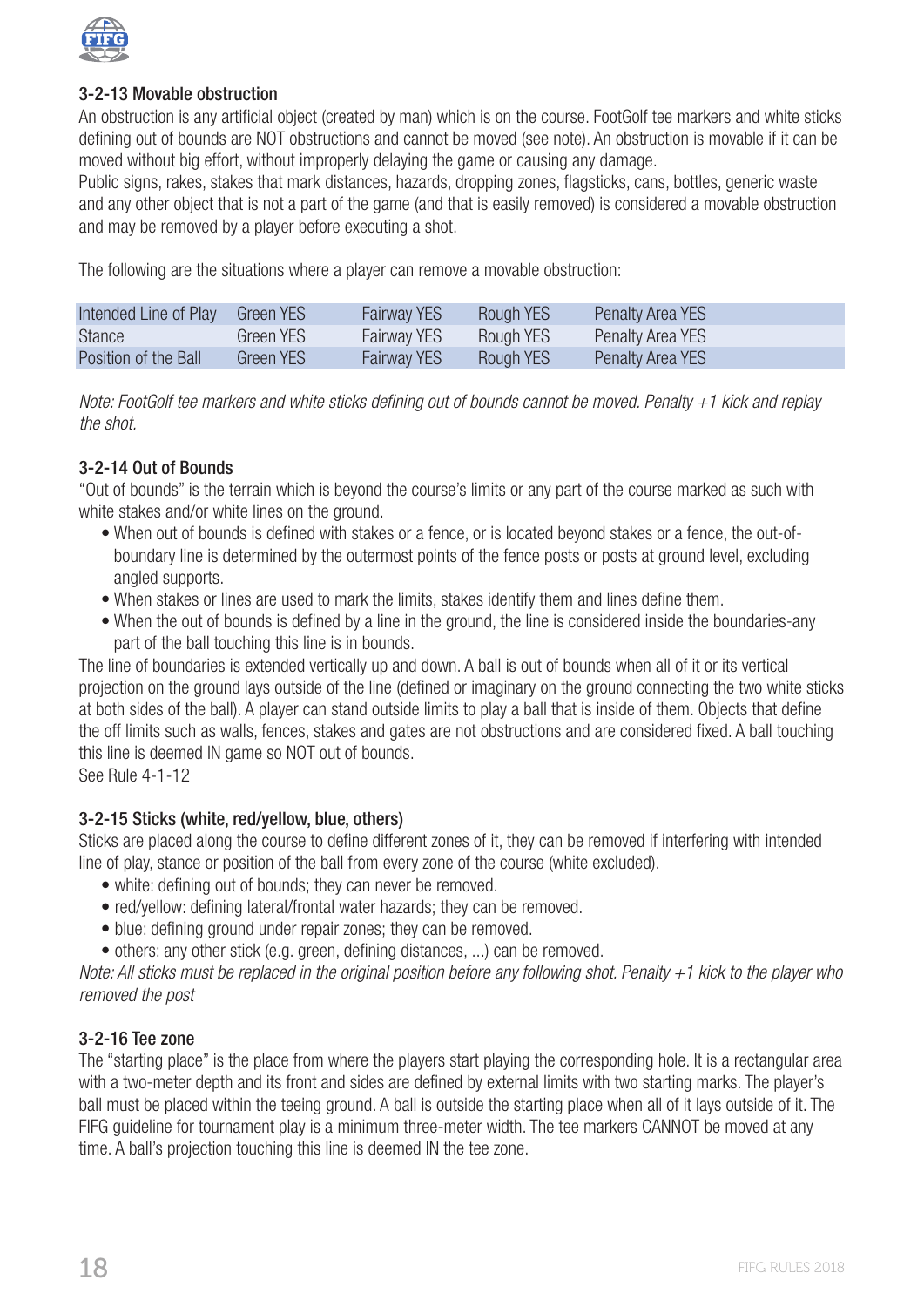

## 3-2-17 Water hazard or Penalty Areas (frontal - Yellow and lateral - Red)

A "water hazard" is any part of the course marked as such with yellow or red stakes and/or lines of the same colors on the ground. The penalty area may or may not consist of water or waste area as defined by the committee. *Note: If a penalty area is not defined by red or yellow stakes or lines then its relevance will be decided by the tournament authority during play. Players must contact a marshal or follow 2-2-13*

All the ground, obstructions and water inside the obstacle margin is a part of the water obstacle.

- When the water obstacle margin is defined by stakes, these are considered NOT part of the hazard.
- When stakes and lines are used to indicate a water obstacle, stakes identify it and lines define it on the ground.
- When the margin of a water obstacle is defined by a line on the ground, that line is NOT within the water obstacle.

The margin of a water obstacle is extended vertically up and down. A ball is in a water obstacle when the ball or it's vertical projection is entirely inside the hazard.

The stakes used to define the margin, or to identify, a water obstacle are obstructions. A ball's projection touching this line is deemed outside of the obstacle.

See Rules 4-3-2 and 4-3-3

#### 3-2-18 Wrong Green

A "wrong Green" is any Green that is not from the hole that is being played at the moment. Unless the Committee says otherwise, this term includes the practice Green or a Green to practice short shots on the course.

#### 3-2-19 Wrong Hole

A "wrong hole" is any Golf or FootGolf hole that is not the current hole being played by that group. A player is entitled to relief from any wrong hole without penalty if interferes with ball, stance or intended line of play (nearest point of relief).

#### 3-3 - ABOUT THE BALL

#### 3-3-1 Ball

The ball used to play FootGolf is the regulation number 5 ball used for football/soccer. The circumference needs to be between 68 and 70 cm, the weight between 410 and 450 grams, and it should be inflated with air only. Any other ball is forbidden and a player playing with an incorrect ball will be disqualified. The playing characteristics of a ball cannot be altered during the playing of a hole.

*Note: Players should be prepared and obligated to accept any eventuality including damage or loss of ball.*

#### 3-3-2 Ball 'in play'

A ball is being 'in play' as soon as the player has executed the first shot from the initial line of play. The ball continues being played until it is holed, unless it gets lost, outside the course's boundaries or is lifted, or it gets replaced by other ball, whether the situation is allowed or not. A ball that replaces another one turns into the playing ball. An attempt or intention to play the ball whether contact is made or not will be counted in the players score. Once marked and grabbed, a ball will be considered 'in play' ONLY when the ball is kicked.

#### 3-3-3 Ball 'holed'

A ball is "in" when it rests inside the hole and all of it is below the holes ground edge. A ball that goes into the hole and then jumps out will not be counted as holed.

#### 3-3-4 Ball 'marked' and then replaced

A ball is "marked" once the player's ball marker is placed in the right place on the ground to define the ball's position, no matter where the ball is or can go due to wind or Foreign Cause / Outside Agency / External Factor. A ball that is replaced and moves due to wind can be replaced to its original position, even if the ball marker has been removed, without penalty as it's still considered as 'marked'. When touching the ball, the player must ensure a ball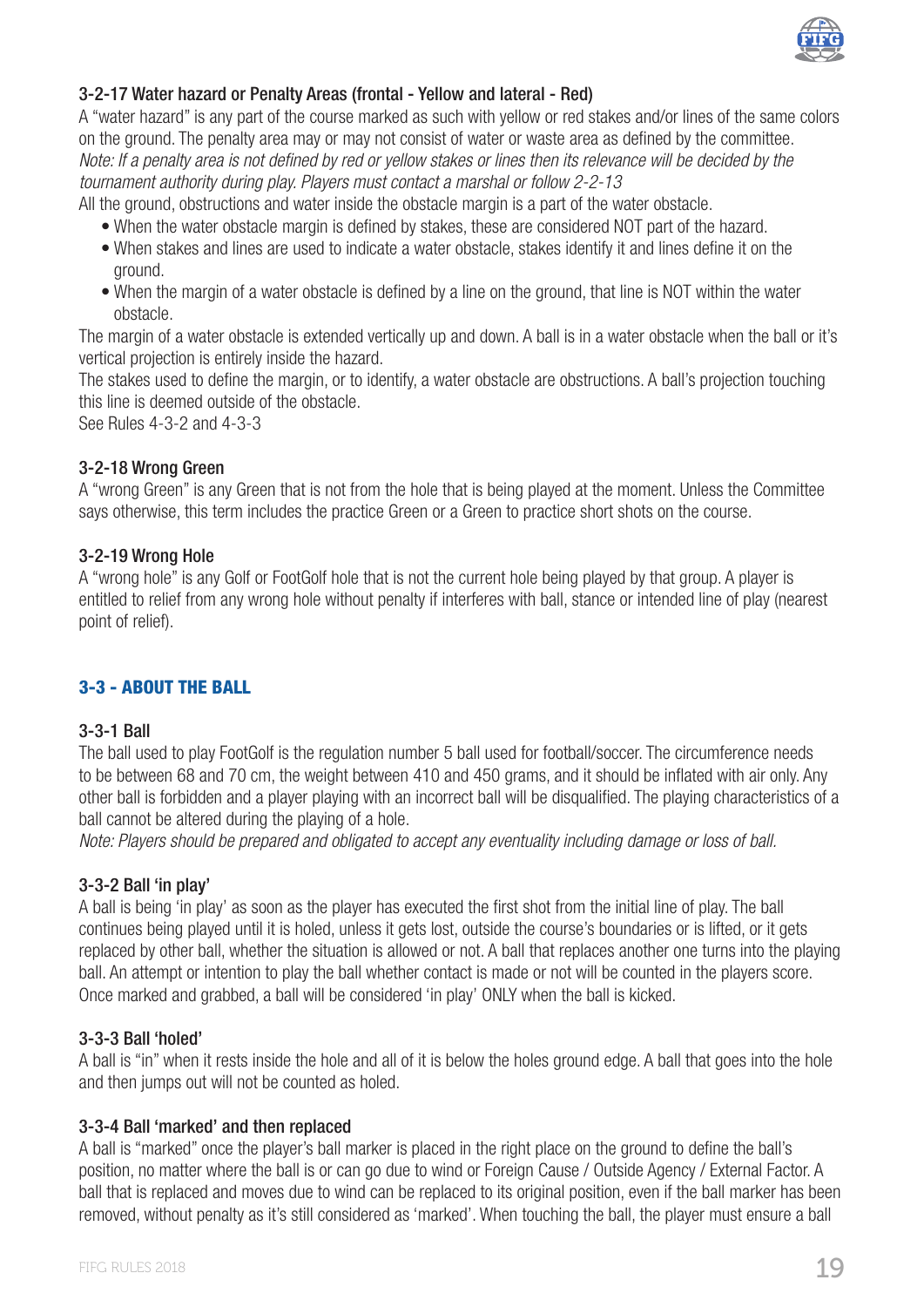

marker is on the ground. (Example: A ball is replaced and is moved by the wind. The player must place their ball marker in the original position and then retrieve and replace the ball.) The validated position due to the "STOP" rule is considered as "ball marked" in the time that the player reaches the ball to mark its position.

Note: If when replaced the ball does not stay still in that place, it should be placed in the nearest place where it can lay still that is not nearer to the hole using the equidistant rule

## 3-3-5 Lost ball

A ball is considered "lost", so no longer ' in play' when:

- 1. It is not found or identified by the player within the three minutes the player has started looking for it. or
- 2. The player has executed the second shot with the provisional ball, that is now the one 'in play'.
- 3. The player has executed a shot with a replacement ball.
- 4. A player cannot use the 'in play' ball of a fellow player as their replacement or provisional ball.

#### 3-3-6 Moved ball

It is considered that a ball "has moved" when it has left its place and rests in another place. A ball that has a gentle movement oscillating on resting place will NOT be counted as 'moved'.

#### 3-3-7 Positions of the ball

The positions of the ball are the following:

- Tee zone: Any part of the projection of the ball must at least touch the imaginary line defining the perimeter.
- Fairway: Any ball where the base touches the fairway will be deemed inside the fairway.
- Green or GUR: Any part of the projection of the ball touching the green zone will be classed on the green.
- Holed: The ball and its entirety must be below the surface of the ground.
- Out of Bounds: Any part of the projection of the ball touching the boundary line is IN bounds.
- Water Hazards: Any part of the projection of the ball touching the hazard line is OUT of the hazard.
- Bunker: Any ball where the base touches sand inside the bunker will be deemed inside the bunker.

When referred to obstructions (movable and immovable) or loose impediments, they are deemed as "interfering with position of the ball" if they touch it.

#### 3-3-8 Provisional or temporary ball

A "provisional ball" is a ball that is played when the player is unsure of the position or location of their original ball (Possibly lost). The player must make clear that they are playing a provisional ball by declaring it 'provisional'. A provisional ball becomes the ball 'in play' when the original ball is definitely lost or out of bounds and/or the provisional ball is kicked for the second time. If the original ball is found within the allotted time and is in bounds then this must be played. A player cannot use the 'in play' ball of a fellow player as their provisional ball.

#### 3-3-9 Replacement ball

A replacement ball is a ball which is played, so becomes 'in play', instead of the original ball that got lost out of the course's boundaries or lifted or a ball played because the original ball is damaged. A player cannot use the 'in play' ball of a fellow as his replacement ball.

#### 3-3-10 Wrong ball

A "wrong ball" is any ball which is NOT:

- 1. A player's own ball
- 2. A player's provisional ball

*Note: The term "playing ball" includes a ball that has replaced the playing ball, whether the replacement is or is not allowed.*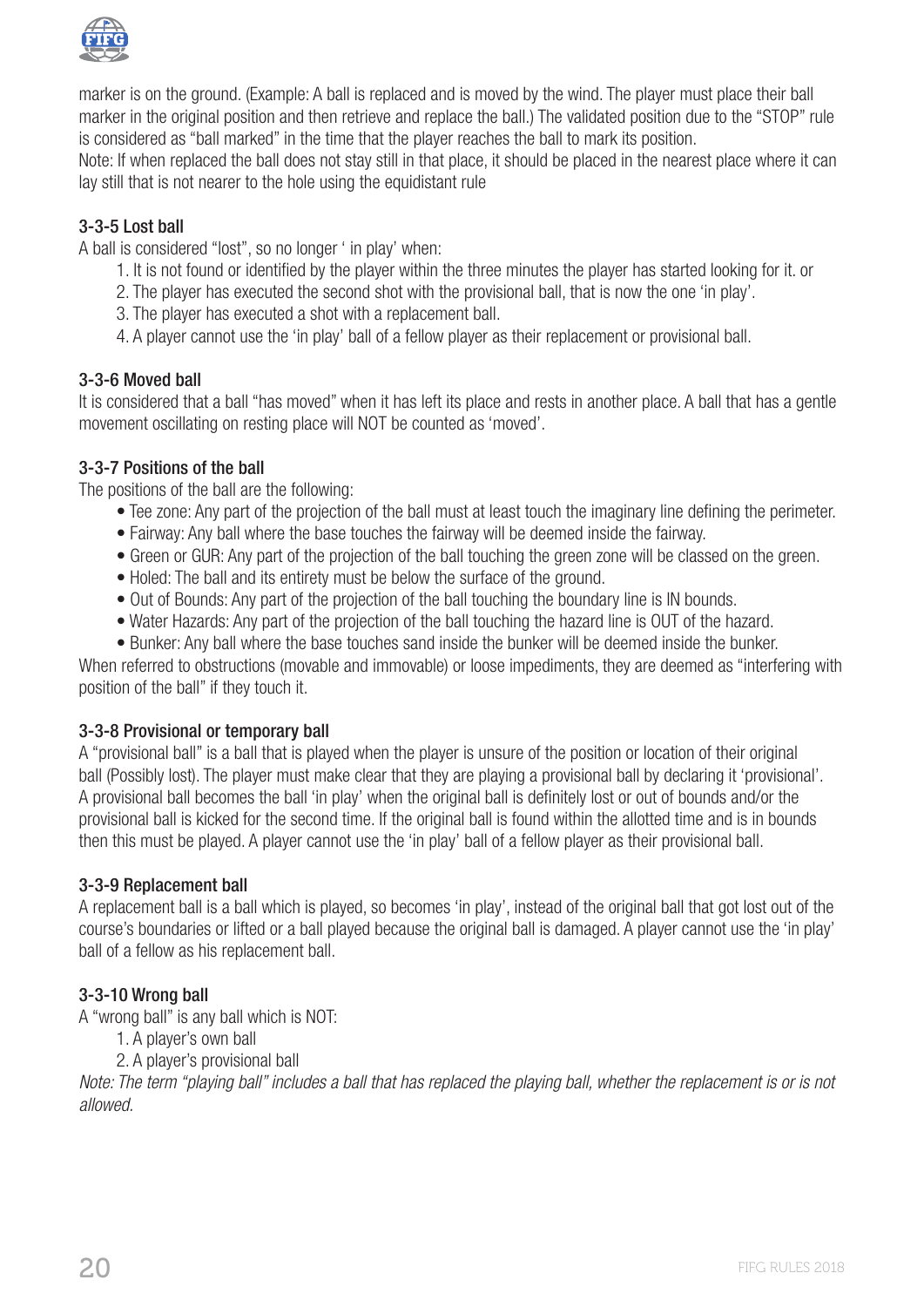

## 3-4 - ABOUT THE SHOT

#### 3-4-1 Advantageous Position

This refers to the position of the ball or any other movable object (including foreign cause or equipment) on any area of the course which may offer an advantage to any following player. A ball cannot remain on the course for a player to gain an advantage. An example of this could be a ball perched on the edge of a penalty area or bunker within a reasonable distance behind the flag. The term advantageous also applies to balls on or around the green zone when not marked. It is the responsibility of the player kicking to ensure there are no balls on their area of intended play. It is also the responsibility of all players to ensure they do not offer an advantage to following players.

#### 3-4-2 Area of intended line of play

Intended line of play refers to an imaginary direct line linking the position of the ball and the hole. This is decided by the player but needs the agreement from the other players of the group due to avoid unfair behaviour

#### 3-4-3 Dropping

"Dropping" in FootGolf implies placing the ball with the hands on the course, after gaining the expected penalty shots or taking relief. A "free drop" is a drop without penalty, see "nearest point of relief".

#### 3-4-4 Equidistant point

An imaginary line is drawn from the flag to the ball. The EP is at equal distance from where the ball lays or a position taking full relief (example from a Golf green if play is not permitted). A player will have the choice to move either left or right or a position backwards keeping the ball and flag in line. The ball can pass through a golf green when gaining relief using the equidistant point.

#### 3-4-5 Hazard Kick

A "hazard kick" refers to a form of technique when the ball is inside a bunker or a water hazard. The player must execute the kick without taking a step or running, only with his or her non-kicking foot planted next to the ball. The standing foot is not allowed to move before the kicking foot makes contact with the ball. A player stepping forward immediately before the kick will be deemed an illegal kick; however, the standing foot will be allowed to raise gently to assist the kick.

Players are not permitted to improve the position of the ball or the area around the ball or take a practice kick next to the ball.

Exception: if the kicked ball is returning back and may hit the player, he can move his standing foot to avoid collision.

*Note: A foul hazard kick will result in a penalty of plus one kick and the player will have to replay the shot.*

#### 3-4-6 Interference

The interference exists when a ball rests or touches the condition or when the condition interferes the player's stance (see 3-4-11) or the space in which they are practicing the kick (relative to the direction of play). Interference also exists if the condition on the green or fairway interposes in the player's putt line or intended line of play when playing from fairway or green.

## 3-4-7 Nearest Point of Relief

The "nearest point of relief" is a reference point on the course to obtain relief without any penalty for interference from an immovable obstruction, abnormal ground conditions, wrong hole, etc. *Note: Golf Green relief where applicable must be played under equidistant rule.*

#### Nearest Point of Relief:

It is the *closest* point on the field to the resting ball that:

- 1. Is not closer to the hole
- 2. Where, if the ball was laying there, there would be no interference with the condition that the player wants to get relief from.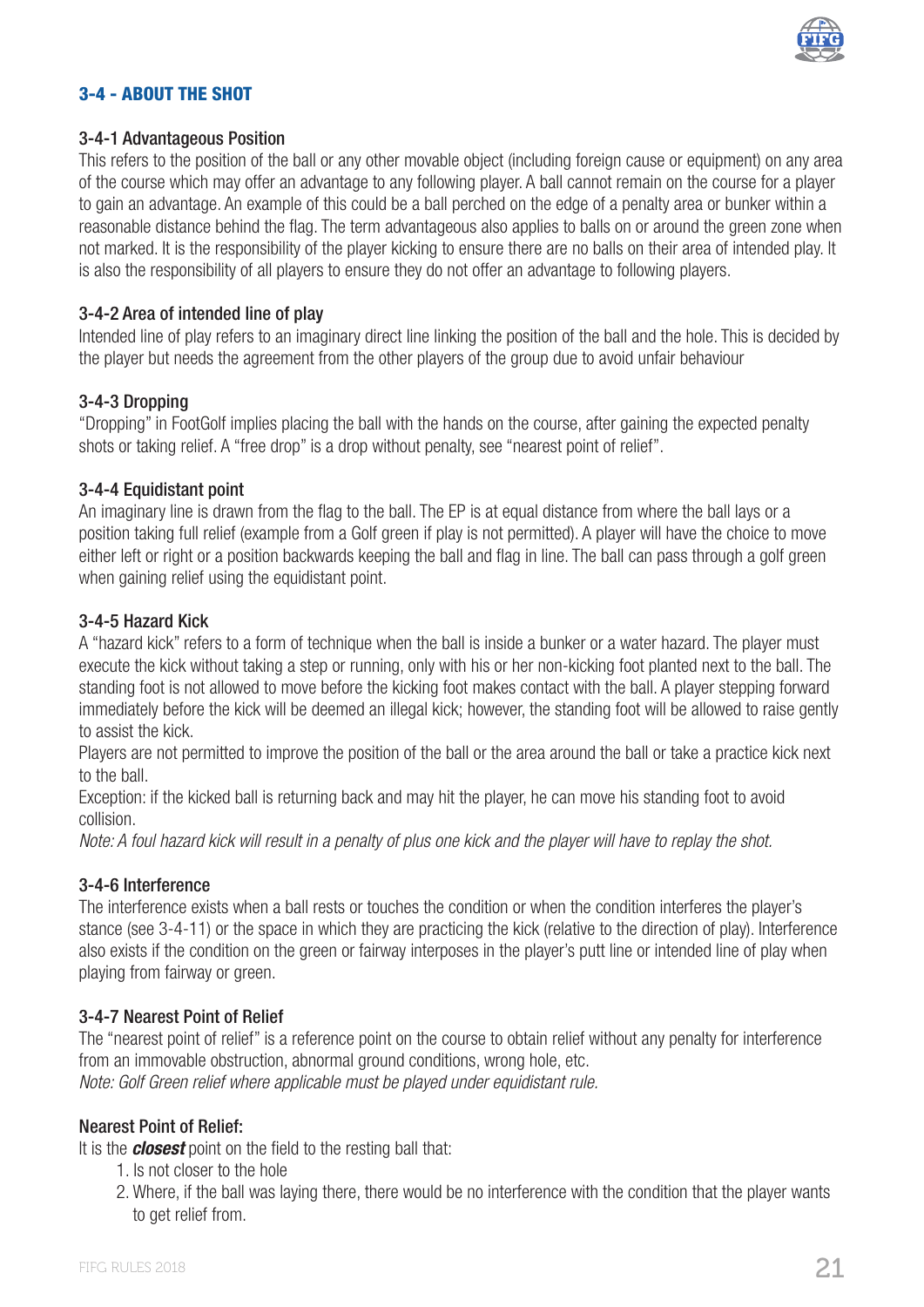

*Note: The player does not have the option to choose left or right*

#### Relief procedure 1:

- Mark the original position of the ball and lift it.
- Place the ball in the new position (nearest point of full relief and an additional optional one meter).
- Gain agreement from the other players of the group.

The ball is now in play and the original marked point can be removed.

• When marking the original position of the ball is not possible (e.g. ball in occasional water)

### Relief procedure 2:

- Mark the new position (nearest point of full relief and an additional optional one meter).
- Gain agreement from the other players of the group.
- Place the ball in the new position, the ball is now in play and the new marked point can be removed.

## 3-4-8 Position of Previous Kick

When a player chooses to return to the location of their previous kick (example: unplayable ball or out of bounds), it is advised that a player marks this position before retrieving their ball. The previous kick location must be agreed by all players in the group.

## 3-4-9 Putt line

The "putt line" is the line that the player expects their ball to follow after a putt on the Green. The putt line also includes a reasonable distance to both sides of the line. The putt line does continue further beyond the hole.

## 3-4-10 Shot or kick

A "shot/kick" is determined by a back-swing and follow through motion done by kicking the ball with the foot with the intention of hitting and moving the ball.

Practicing the swing of kicking next to the ball is permitted, so there's no penalty for the player (exception made for ball or player in the bunker and ball in the water hazard).

Players can only use their foot to play a 'shot', any other part of the body touching the ball in play will result in a penalty stroke and the ball must be replaced in its original position to continue the game.

Note: A player cannot touch anything with their hands or body that is fixed or growing when executing the kick (Exception: A player can lie on the ground to kick the ball)

#### 3-4-11 Stance and Run-up

We consider "stance" the minimal position to be taken to perform the shot, so it's included the space covered by the entire body plus the area covered by it while performing the movement of kicking (e.g. the leg going backward before the kick) by placing the non-kicking foot (either) to the side of the ball relative to the intended line of play.

It's considered run-up the steps of the player approaching the ball with the objective of taking a shot. Stance and Run-up cannot improve the situation or lie of the ball or the shot (Refer to 4-1-1)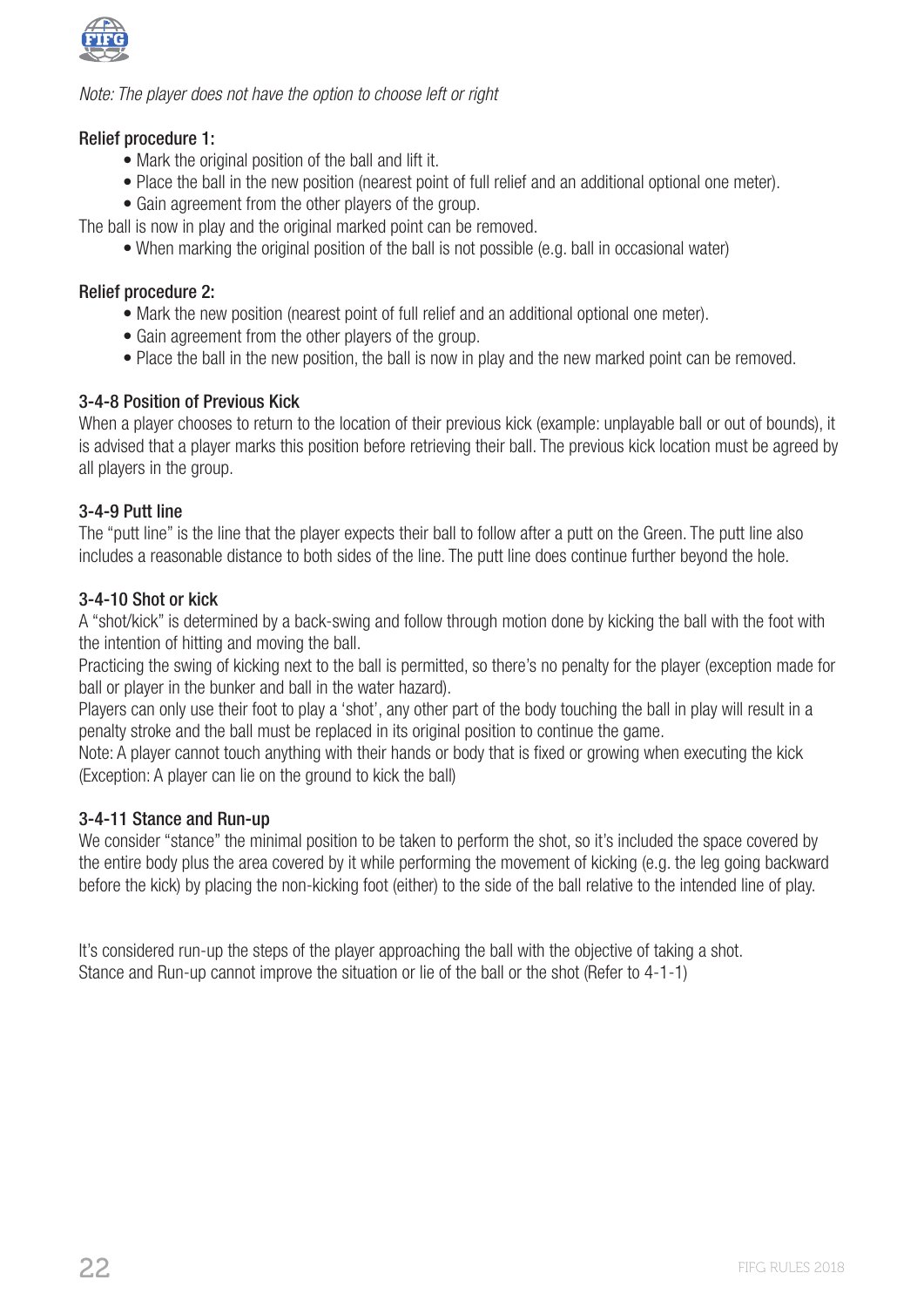

## PART A - SITHATIONS OF PLAY

#### 4-1 - GENERAL

The rules in this section are 'MAIN RULES OF PLAY', so general rules valid in every situation of play, wherever the ball or the player is standing.

### 4-1-1 Improving the situations

The ball must be played as it is found, unless in a situation where relief or penalty is applied. A player must not improve or allow any improvements of:

- 1. The position of the ball.
- 2. The space in which they practice their swing approach to the ball, stance or run-up.
- 3. Their intended line of play, or a reasonable extension of it beyond the hole or the ball.
- 4. The area where they are supposed to drop or place the ball.

By doing any of the following actions:

- 1. Pressing the ground with their foot.
- 2. Moving, twisting or breaking anything that is growing or attached (including immovable obstructions and objects that define the boundaries).
- 3. Creating or eliminating irregularities on the surface.
- 4. Removing dew, water or frost.
- 5. Protecting themselves or line of play from weather elements. (Example: Holding or being covered by an umbrella or protecting themselves or the ball from wind or movement due to wind.)

Nevertheless, the player will not suffer any penalties if the action happens when:

- 1. The player makes a slight pressure with their feet while preparing the shot.
- 2. The player takes their stance normally (A player is entitled to use their body to create space in trees or bushes to make their stance but cannot use their hands)
- 3. The player executes a shot or the movement of their leg backwards to execute a shot and it is indeed executed.
- 4. The player creates or removes irregularities in the teeing ground surface.
- 5. The player must replace the ball to it's original position if there is a gentle movement.

*Note: Penalty for breaching this rule is +1 kick and replay shot from the original position.*

#### 4-1-2 Building a Stance

A player can step with two feet around the ball while taking a stance, but cannot modify the space around them to build the stance (e.g. touch/grab plants or bushes).

Exception: A player is entitled to use their body to create space in trees or bushes to make their stance but cannot use their hands.

Note: A player cannot touch anything with their hands fixed or growing when executing the kick Penalty for breach of rule is  $+1$  kick plus replay the shot.

If the ball accidentally moves when the player creates their stance there is no penalty and the ball should be replaced before playing

#### 4-1-3 Looking for the ball

When a player is searching for a ball anywhere on the course (their ball or the ball of an opponent), they can touch high grass, bushes, shrubbery etc but only what is necessary to find it, always trying to take good care of the course and nature, not to alter the position of the ball, the space where they will practice their stance or swing, or their line of play. In case the ball is moved, there is no penalty for the searching player and the ball must be replaced.

#### 4-1-4 Playing (ball, way, position)

#### 4-1-4.1 Playing the right ball

The responsibility of playing the right ball (their one and 'in play') is the player's. Every player should put an identifying mark on their ball. If a competitor executes a hit or hits with a wrong ball, the player will be penalized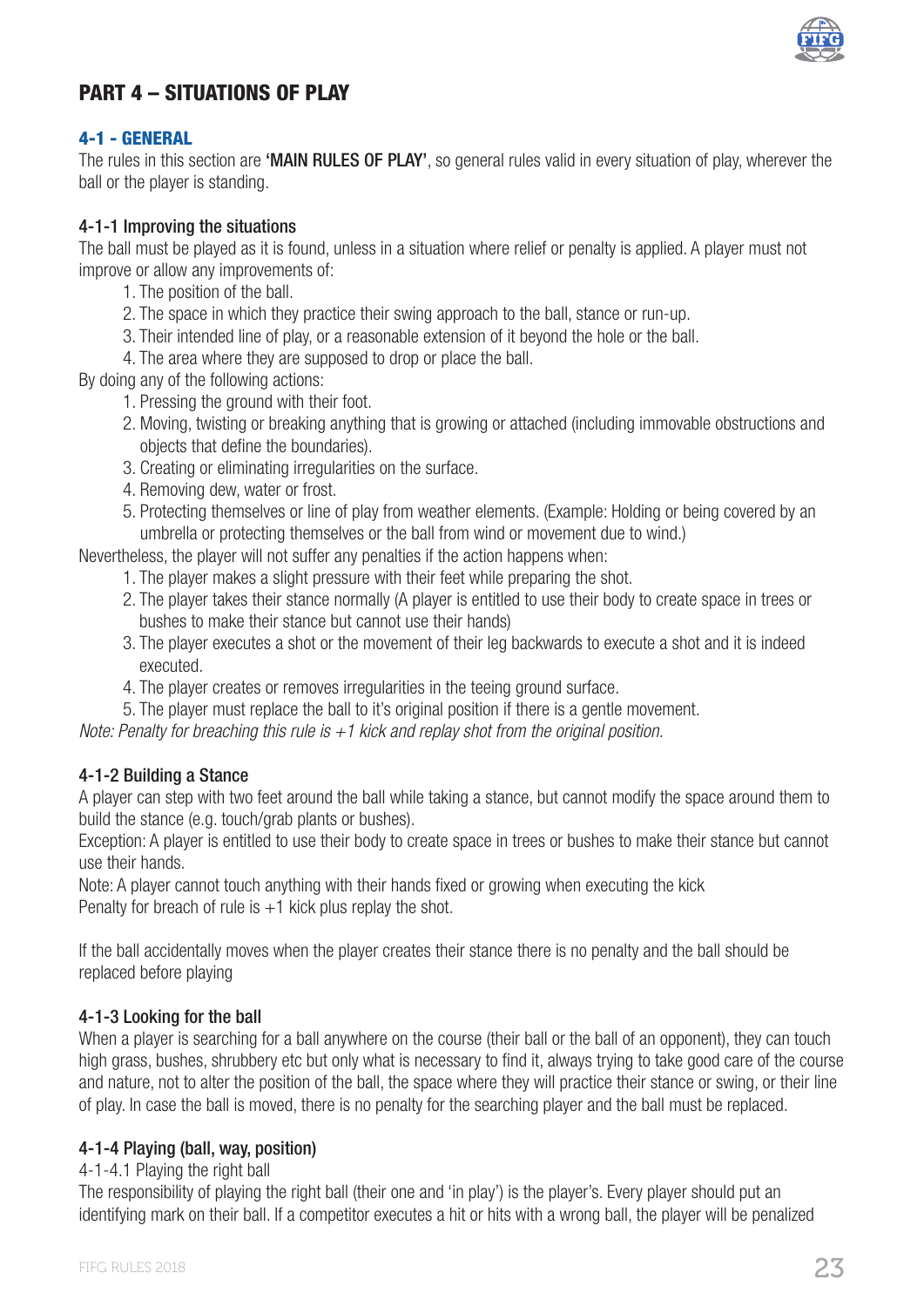

+1 kick and they must fix the mistake by kicking the right ball or proceeding according to The Rules as soon as possible. If the error is not corrected, the player will add a total of +2 kicks to that hole as penalty. If the wrong ball belongs to another competitor, the owner must place a ball in the place where the wrong ball was played in the beginning (asking for other players' agreement) without any penalty.

## 4-1-4.2 Playing in the right way

The ball must be directly kicked with the shoe and it must not be intentionally pushed, dragged, stepped on, scooped, impaled or any other action which is not the direct impact. There is no case in which the player can kick the ball intentionally with the sole of their footwear. Penalty for breaching this rule is +1 kick and replay shot from its original position. If while executing the shot, the player hits the ball with any part of their body more than once (double hit), the player must count every hit as "stroke" and the ball must be played from where it will stop. If the ball, due to major wind or disruptive conditions, moves and touches the player's foot, this is not considered a kick and the ball must be replaced in the original spot.

At all times, when the ball is grabbed, a ball marker must be on the ground to indicate the original position

## 4-1-4.3 Playing from the right position

If the player kicks their ball from a wrong position (e.g. not replacing the ball after a collision or in front of the ball marker) they will receive a penalty of +1 kick and must replay shot from its original position, not considering as valid the kick(s) after the one from the wrong position(s).

If a player fails to play from the correct position and move on, for example realizing about the infraction in a following hole, they must add  $+1$  to the score on the hole when the infraction occurred.

## 4-1-4.4 Playing a ball in movement

A player must not execute a shot if the ball is in motion. When a still ball starts to move after the movement to execute the hit has already started, the player does not fall into any penalties.

Note: If a player kicks a ball in motion to gain an advantage they will be disqualified.

## 4-1-5 Marking the ball

The position of the ball must be marked by using a coin or cylindrical flat object (no larger than 60mm) by placing the marker behind the ball in line with the hole. The ball must be replaced in exactly the same position after the marker is placed.

If a player's marker is an obstruction, it can be moved without penalty either left or right using the player's foot as a guideline for distance. The player's foot that is used for marking must be the one who replaces the marker again repeating the procedure to return to the original point.

The player must mark, raise, and eventually clean the ball, always following the stipulated procedure in this rule, in the following cases:

- 1. When other players ask to mark the ball's position because it is interfering with their game
- 2. When the ball is inside the Green 'green zone' (In case the Green is not marked, within a 3 meter distance from the hole, if, in that distance the ball is not in a hazard). The Penalty of  $+1$  kick will be applied to both players if two balls, one lying on the green and one approaching the green, collide. The Penalty of  $+1$  kick will be applied only to the approaching ball player if the player lying on the green is respecting the rule "Marking the ball" and had no time to act properly.
- 3. When an obstruction must be removed (according to the rules) and removing it may move the ball.
- 4. When the ball is near the flag or green or in a clear advantageous position for a following player (e.g. on the edge of a water hazard, potentially protecting other balls to fall into it). The ball can be considered in an advantageous position if the majority of the group agree in that definition. The Penalty of  $+1$  kick will be applied to the kicker approaching the green if the balls collide.
- 5. If a player has reasons to believe that their ball has become damaged for the game during the hole that is being played at the moment. They must seek prior approval from the other players of the group.
- 6. If the ball is lying on a zone that the player has reason to believe it must be investigated and the presence of the ball itself makes it impossible (for example the ball covers a sprinkler or a manhole that cannot be seen without removing the ball). They must seek prior approval from the other players of the group.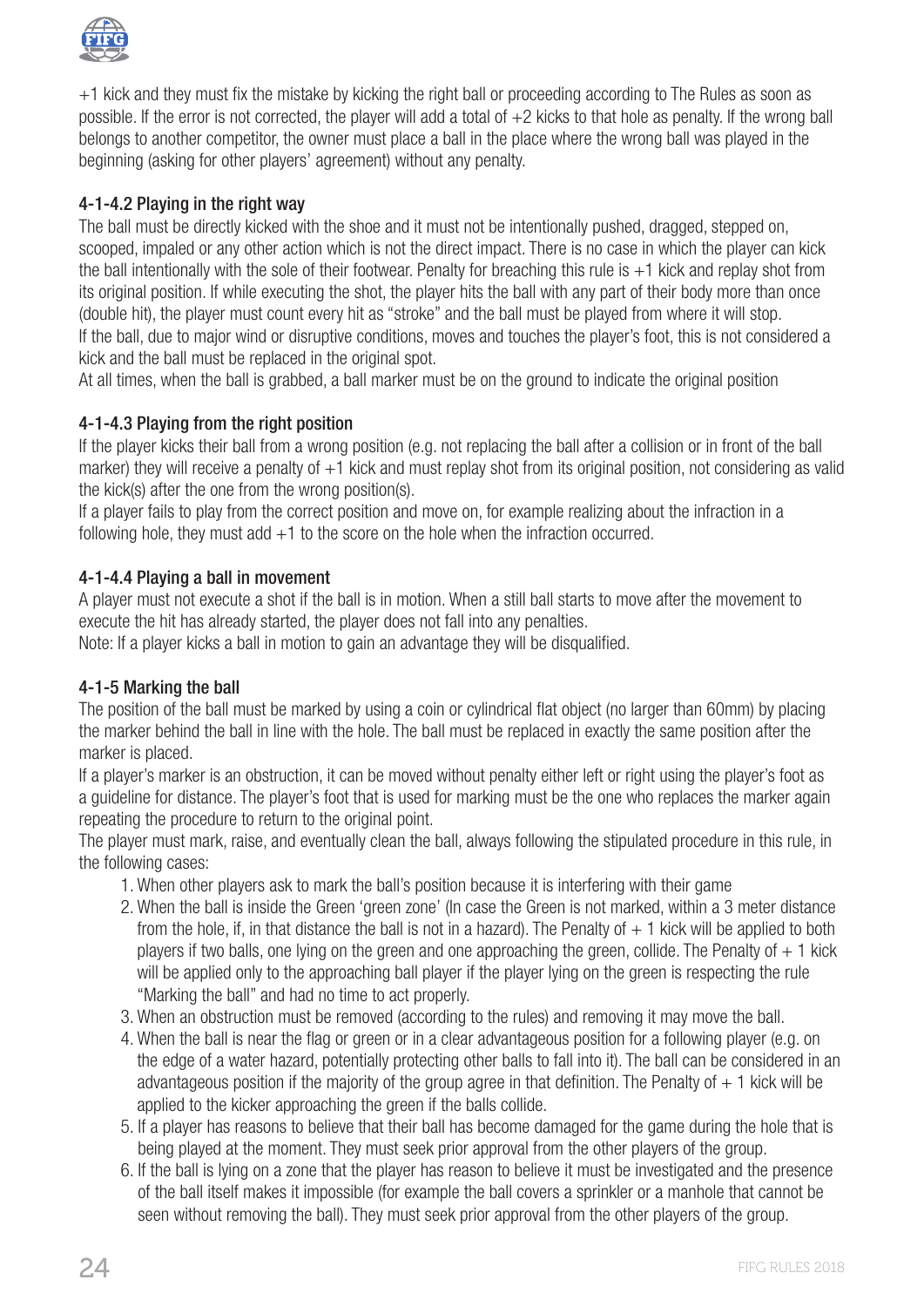

7. In case of major wind or disruptive conditions the "Stop Rule" can be applied and the player is entitled to call 'STOP' and allowed to replace their ball in its initial position if it has moved (even without having marked it yet) If and only if the ball had completely stopped.

*Note: The "Stop Rule" is a permanent rule, so it's always valid regardless of conditions. If a player fails to call 'STOP' and the ball moves because of the situation then the player must play the ball from the new position regardless of the time the ball is still.*

## STOP Rule Procedure:

- The player must raise their hand and say "STOP" in the moment when the ball is still.
- The other players in the group must validate the position. In case of dispute, the majority prevails. (A marshal or TD can rule in this situation.)
- Once called "STOP", the player must put the marker in the validated position.
- If the ball moves after declaring the "STOP", the validated position will be considered for marking the ball that must not be grabbed unless requested by another player.
- The ball marker should be removed before taking the shot, exception made with ball in the FootGolf Green.

*Note: A ball will be considered 'in play' ONLY when the ball is kicked, so if the ball moves after the ball marker removal the player must replace it in its original position with no penalty.*

*Note: When a ball must be dropped and it does not stop in its designed place, there is no penalty and the ball must be replaced in front of the marker.*

*Note: If when replaced the ball does not stay still in that place, it should be placed in the nearest place where it can lay still that is not nearer to the hole using the equidistant rule*

*Note: Players are permitted to mark the ball for another player of the group (e.g. in case of the walk towards the* ball is very long for the owner and the other player is nearer in order to save time). In this case, the ball must be replaced by the player who marked it. In the event the ball is replaced by the wrong person the general penalty will *apply to both players.*

A player who marks a ball without permission, marks a ball of a player outside their group, or asks a player outside their group to do it, will be given  $a + 1$  penalty.

Note: Caddies are permitted to mark the ball and in this situation must replace the ball.

## 4-1-6 LOST OR MOVED BALL MARKER

#### 4-1-6.1 Lost ball marker

If a player marks their ball and then cannot find their ball marker within 3 minutes to go on with the game, they must play the ball, with  $+1$  penalty stroke, from the position that the majority of the players of the group declares as the nearer position from what they think the ball marker should be.

Exception: No penalty expected for lost ball marker after leaving a hole for game suspension.

#### 4-1-6.2 Moved ball marker

#### *1. By the owner*

If a player moves their ball marker, unless while searching for it or accidentally, to take advantage or improve the situation of the upcoming kick, they are disqualified as considered disrespectful of the FootGolf spirit.

#### *2. By another player*

If a player moves a ball marker of a competitor (even of another playing group), unless while searching for it or accidentally, to disadvantage or make worse the situation of their upcoming kick, they are disqualified as considered disrespectful of the FootGolf spirit.

#### *3. By a Foreign Cause / Outside Agency / External Factor*

In this case, the player must play the ball, without any penalty stroke, from the position that the majority of the players of the group declares as the nearer position from what they think the ball marker was before the movement.

#### 4-1-7 Grabbing the ball

Once the game has started, the ball cannot be raised or grabbed by the player, unless it is under conditions which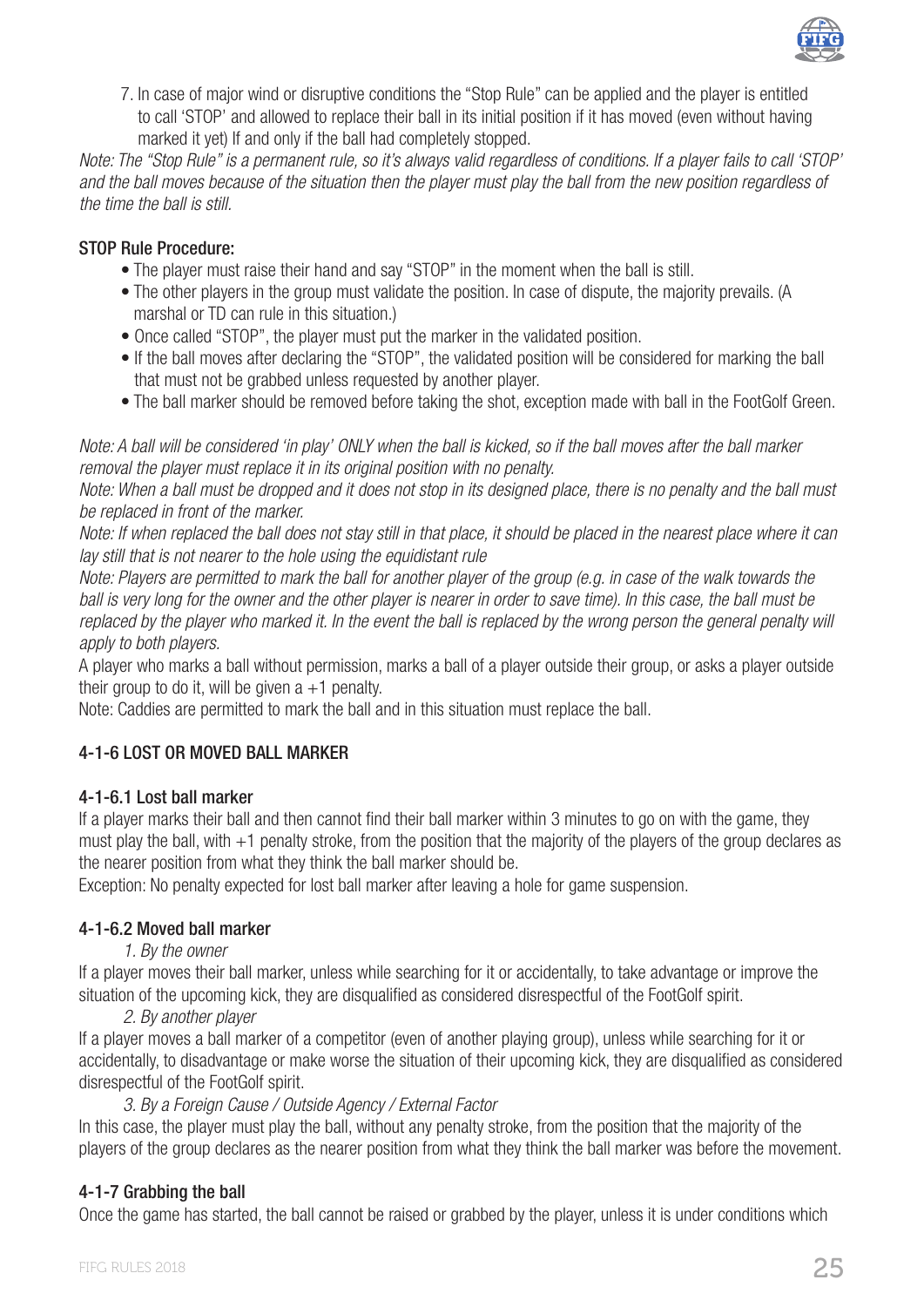

are explicitly authorized by the rules or by local rules. In authorized cases for raising the ball, the player must always give notice to their marker or other player that they will do so, expressing the cause, and proceeding to indicate the ball's position (marking the ball). After this procedure, the ball can be picked up. The ball must be replaced by the person it is marked by.

## 4-1-8 Cleaning the ball

A player can clean the ball only when marked according to rules or in between holes. Players cannot mark and/or pick up the ball just for cleaning it (exception made for ball on the green).

#### 4-1-9 Unplayable ball

The player can consider their ball as unplayable anywhere on the course. However, a ball that has stayed stuck in a tree, bush or plant, floating on the water is considered "mandatory unplayable" and therefore, is not in direct contact with the ground. Long grass does not qualify in this definition. This situation should proceed as follows: The player whose ball stays elevated has 30 seconds to wait for their ball to become playable according to rules (so with no direct or indirect interfering) as soon as they reach the situation. After this amount of time, the ball is declared unplayable and if the tree/bush is out of bounds, the kick is repeated from the original position, if it is within limits the unplayable ball rule will be applied. In both cases, a penalty stroke will be counted.

So, if the player decides their ball is unplayable, the player must:

- 1. Drop the ball 2 meters from its position (or its vertical projection on the ground for elevated ball) but no nearer the hole using equidistant rule; OR,
- 2. Drop the ball behind the point where the ball is resting, keeping that point directly between the hole and the place where the ball is dropped, without distance limit behind, OR
- 3. Return to the location of the previous kick.

## 4-1-10 DAMAGED OR LOST BALL

#### 4-1-10.1 Damaged ball

A ball is damaged for the game if it is visibly torn, cut or deformed. A ball is not useless for the game if it is only stained with mud or any other material, if it is scratched in its outside surface, or if the paint is damaged. If a player has reasons to believe that their ball has become damaged while playing a hole, they can mark it and raise the ball without any penalties to determinate whether it is or not damaged, according to the designed rule. If it is determined that the ball has become damaged for the game while playing a hole, the player can replace it with a replacing ball, marking the original ball and placing the new one where the original ball was laying, with no penalty. If the player does not follow these instructions without any good reason to believe that the ball is damaged, there will be a penalty of +1 kick. Playing with a damaged ball is allowed.

#### 4-1-10.2 Lost ball

If a player believes that their ball went missing while playing a hole (e.g. in a water obstacle or outside the course), they can replace it with a provisional ball in order to save time, placing it where the original ball was laying before getting lost. A provisional ball becomes the ball 'in play' when the original ball is definitely lost or out of bounds and/ or the provisional ball is kicked for the second time. If the original ball is found within the allotted time and is in bounds then this must be played. A player cannot use the 'in play' ball of a fellow player as their provisional ball.

#### 4-1-10.3 Proceeding with damaged or lost ball

Play must be continued without delay, so the group behind (only one) must be called to continue play and the overcame one must restart playing when they have completed the hole. If the player is not ready to play, they will be scored maximum 10 for that hole and every following faced without a ball.

## 4-1-11 ORDER OF PLAY

#### 4-1-11.1 When players start a hole

The starting order in the first hole is determined by the official groups list. In absence of the list, the honour should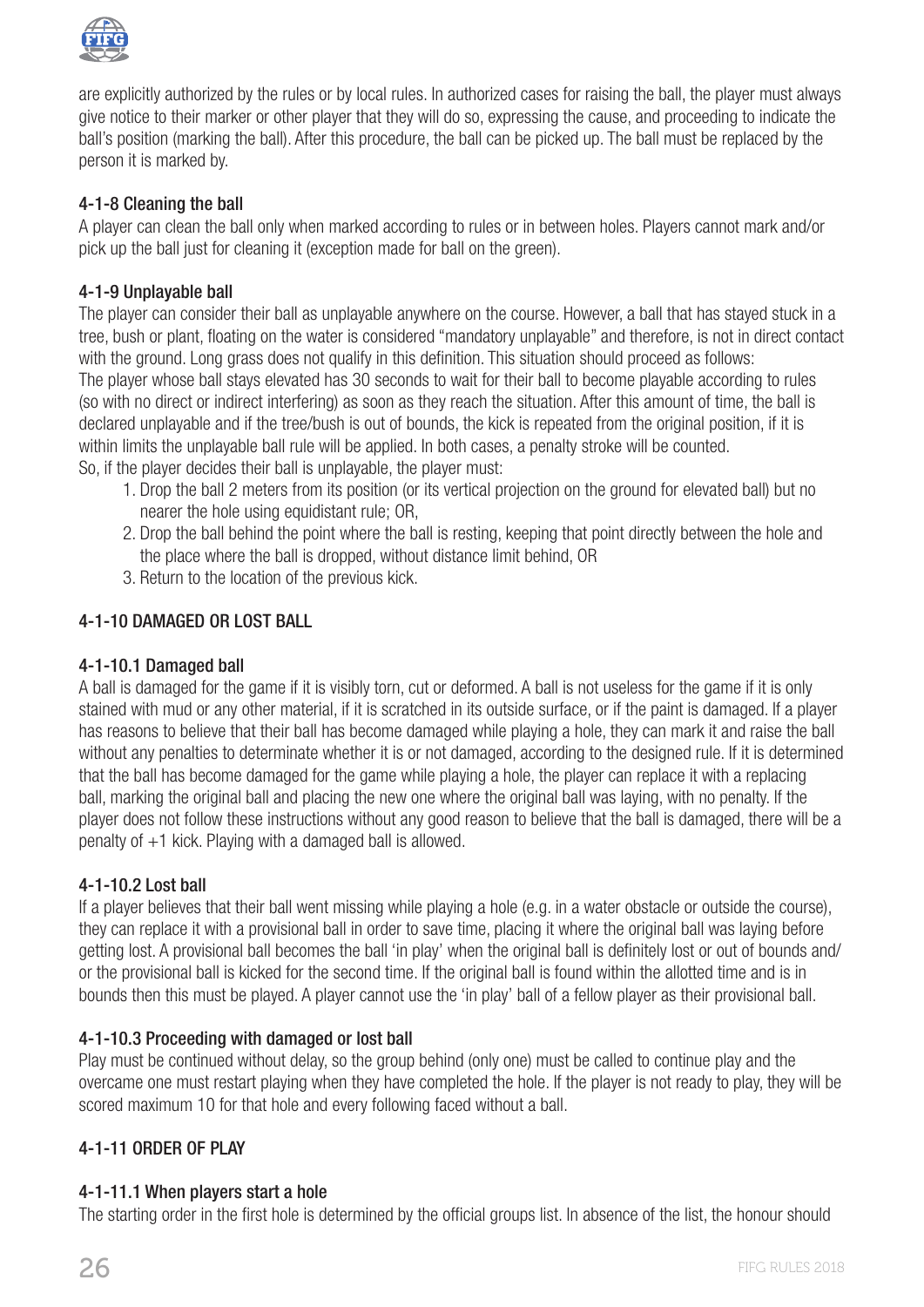

be decided by a draw. The competitor with the lowest score in the previous hole has the honour in the next one. The competitor with the second lowest score is the next one to play, successively. If two or more competitors have the same score in one hole, they will play the next one in the same order they did in the last one. If a game is played out of order there will be no penalty unless it is deemed it was done so to gain/remove an advantage. Penalty of +1 kick would therefore be to both players, the one due to play and the one that actually played.

*Exception: In team formats the order of play between two or more players on the same team is permitted to alter.*

## 4-1-11.2 While playing a hole

After the competitors have begun to play the hole, the ball that is furthest from the hole is played first. If two or more balls are in the same distance to the hole, or if their positions regarding the hole cannot be determined, the game order will be the same as in the start of the hole. Players have to wait behind the furthest ball, and in this way, get closer to the hole, taking turns and always behind the furthest ball, unless:

- 1. It is requested to mark a ball, in which case the player must not stay in the Intended line of play or putt line of any other player.
- 2. If the game ball invaded another hole which is being played by another group and that might interfere with foreign game which makes it necessary to mark the ball quickly.
- 3. There is a doubt about the position of any ball according to the limits of the course, in which case the first thing that the player should do is to mark the place from where the shot was executed and reach the ball is laying with his/her "marker" player to see its position. If the ball is outside the boundaries, it goes back to the ball marker applying the "out of bounds" rule. If not, the game continues normally.

Any player that moves ahead of play will be deemed to have 'bad etiquette'. If a game is played out of order there will be no penalty unless it is deemed it was done so to gain an advantage. (e.g. A player is entitled to 'tap in' if the ball is located in the minimal green zone - 3 mts from the hole.) Penalty of +1 kick would therefore be to both players, the one due to play and the one that actually played.

*Exception: In team formats the order of play between two or more players on the same team is permitted to alter.*

#### 4-1-11.3 Multiple balls played at the same time (playing out of turn)

No penalty will be applied unless the balls collide.

If a player plays out of turn at the same time as another player and the moving balls collide, then the player deemed playing out of turn will be given a penalty and will have to replay their shot from the original position. The player who was entitled to play can replay the shot from the original position with no penalty (seeking prior approval from the other players of the group) or play from the position where the ball lies.

#### 4-1-12 Out of Bounds

If a ball is off limits, the player must, with a penalty stroke, play the ball as near as possible from where the ball was last played. If there is a doubt about the position of any ball according to the limits of the course, the first thing that the player should do is to mark the place from where the shot was executed before reaching the estimated position of the ball. If the ball is outside the boundaries, the player goes back to the ball marker applying the "out of bounds" rule. If not, the game continues normally. If a player fails to correctly play from the correct position, they will be disqualified.

## 4-1-13 BALL AT REST MOVED

#### 4-1-13.1 By foreign cause

A foreign cause is considered any object, animal or individual that does not participate in the game of the group (Marshal included). The wind is not considered a foreign cause. If a still ball is moved by a foreign cause, there is no penalty and the ball must be replaced by the owner player that must seek prior approval from the other players of the group.

#### 4-1-13.2 By the player or partner, their caddie or one of their team

If one of the above during the normal play of a hole grabs or moves the ball, touches it intentionally, or causes movement of the ball, then the player falls into one penalty stroke. There is no penalty if a player accidentally causes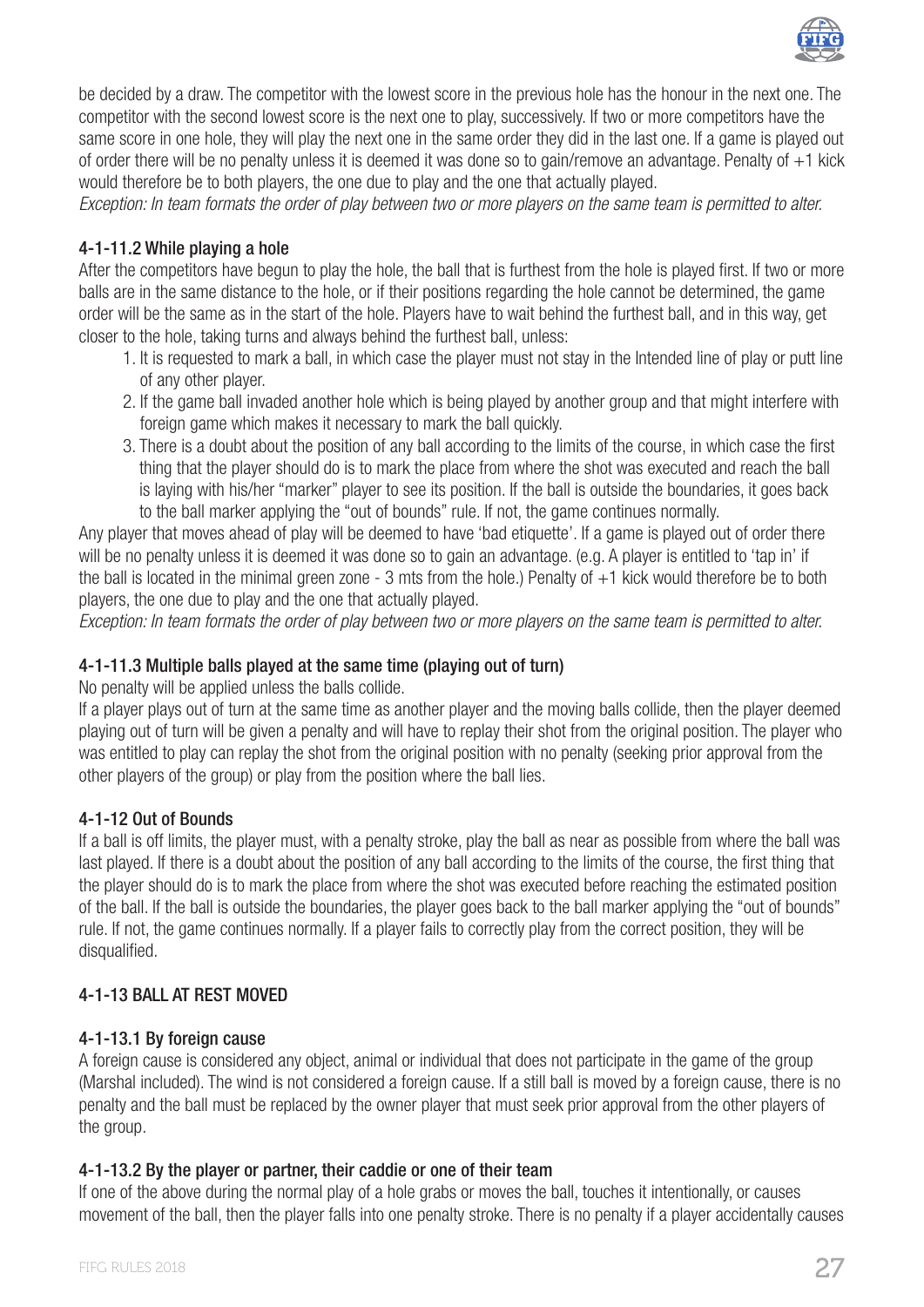

the ball's movement under the following circumstances:

- 1. by looking for a lost ball
- 2. by marking a ball according to a rule
- 3. by placing or replacing
- 4. by removing loose impediments
- 5. by removing movable obstructions
- 6. by creating their stance

If a ball at rest is moved, it should be replaced in its original position by the owner that must seek prior approval from the other players of the group.

## 4-1-13.3 By the opponent or the opponent's team

If an opponent or their team moves the ball, touches it or causes its movement accidentally (e.g. searching for it or marking it), there is no penalty. Otherwise, if an opponent or their team moves the ball, touches it or causes its movement intentionally, they fall into a +1 penalty stroke. However, the ball must be replaced by the owner player who must seek prior approval from the other players of the group.

## 4-1-13.4 By another ball

When a still ball is moved by another moving ball, it must be replaced by the owner player, that must seek prior approval from the other players of the group.

#### 4-1-13.5 By the wind

If a player fails to call 'STOP' and the ball moves because of the wind, then the player must play the ball from the new position regardless of the time the ball is still.

*Note: If a player fails to play from the correct position they will receive the penalty of +1 kick*

## 4-1-14 Deflected or stopped moving ball

## 4-1-14.1 By a foreign cause (Rule 3-1-6)

If a player's moving ball is accidentally deflected or stopped by a foreign cause, it is an accidental interference. The ball will be played as it lies.

#### 4-1-14.2 By the player, their partners or their team

If a player's ball is deflected or stopped by himself, their partner or team, their clothes or equipment, or golf car, the player receives  $+1$  penalty kick and replay the shot.

#### 4-1-14.3 By the opponent or their team

It is the players' duty to stand behind the line of game, because if a foreign ball hits them, anyone on their team, their clothes or equipment, or golf car, the opposing player receives one penalty stroke they (unless of course is kicked intentionally to hit them). The ball may be played again from the original position without penalties or played as it lies. The choice is that of the player kicking.

#### 4-1-14.4 By another ball

If the executed shot hits a still ball, the hitting ball should be played from where it stops with no penalty. (Exception: If the ball that was hit was on the green zone or advantageous position then a penalty applies according to the rules to the hitting player.) The ball that was hit will be replaced by the owner according to the rules with no penalty, exception if the ball that was hit was on the green zone then a penalty applies also to the hit player.

If a player plays out of turn at the same time as another player and the moving balls collide, then the player deemed second to play will be given a penalty and will have to replay their shot from the original position. The player who was entitled to play can replay the shot from the original position with no penalty (seeking prior approval from the other players of the group) or play from the position where the ball lies.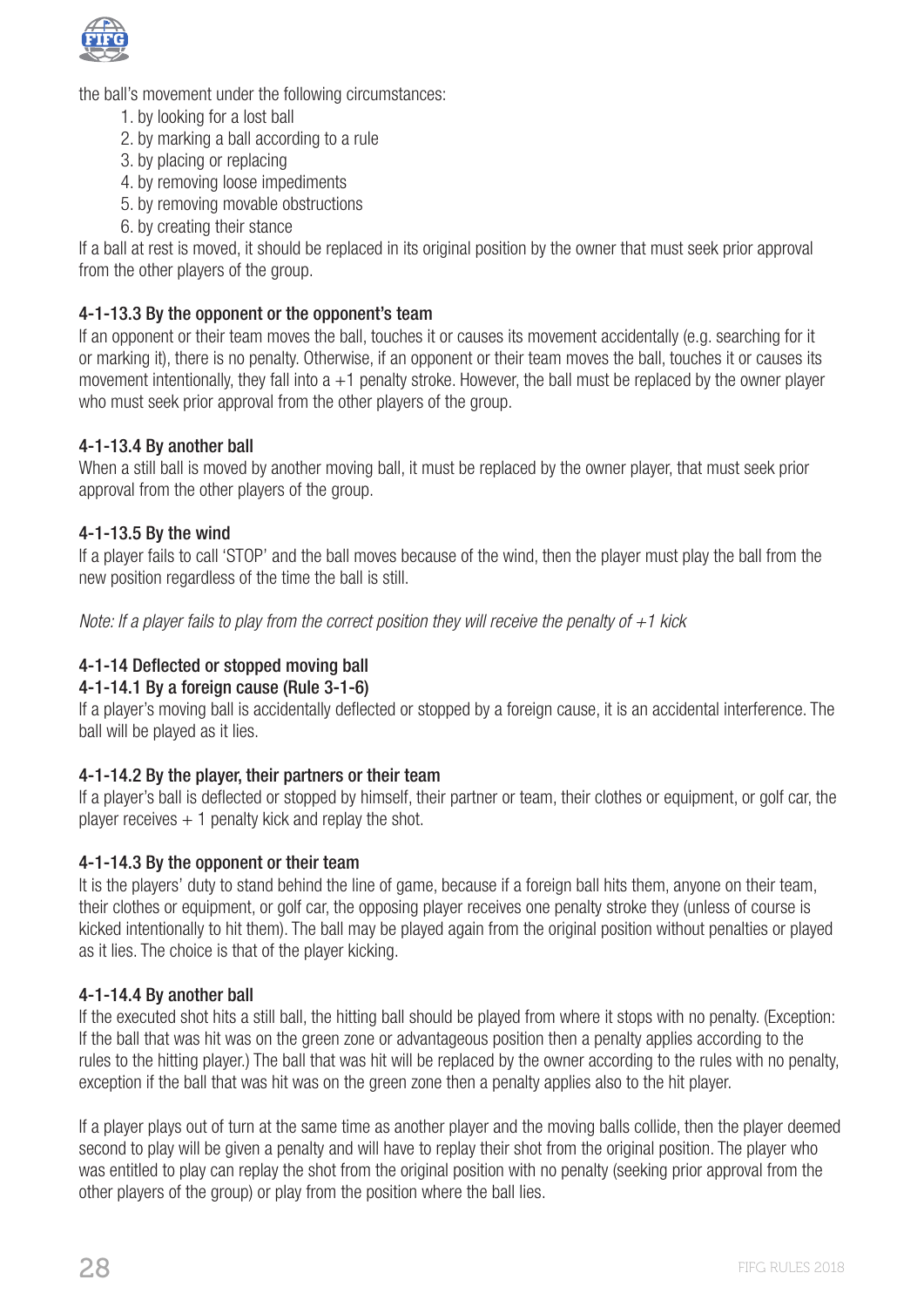

## 4-2 - THE TEE ZONE

#### 4-2-1 Placing the ball and kicking

When a player is placing the ball in the starting place, it must be played within the surface of it, on the ground or a tee placed on that surface. If at the beginning of a hole a competitor plays a ball from outside the starting place, they fall into one penalty stroke and must play the ball again from the starting place. If a player fails to correctly play from the tee zone, they will be disqualified. Players can find the best place to put the ball without modifying the ground (e.g. digging the ground with their foot to elevate the ball). The ball can leave the starting area from any side of it, it's not mandatory to kick the ball between the two tee markers.

#### 4-2-2 Using a Tee

A Tee can only be used in the teeing ground. Only an FIFG approved tee can be used (dimension 2cm height x 4cm internal x 7cm base). The player can choose whether to use it or not. Any player using a tee from any other point on the course will be disqualified. If a ball falls (for any cause) from the tee or is removed from it by the player when preparing the shot, it may be placed again without any penalties, Nevertheless, if the shot is executed while the ball is moving or not, the shot is valid, regardless of where the ball has landed.

#### 4-2-3 Tee Markers

The starting markers cannot be moved for any reason. Penalty for breaking this rule is +1 kick. If, when playing another hole, the tee markers are interfering with intended line of play or putt line (if the ball is on fairway or green), stance or position of the ball (also for ball in rough), 3-2-11 can be applied.

#### 4-2-4 Obstruction on intended line of play

A player is entitled to remove any movable obstruction when on the tee zone that is on their intended line of play (e.g. tee markers belonging to golf).

#### 4-2-5 Playing from the wrong tee

If a player tees off from the wrong tee belonging to the right hole (e.g. men starting from the female tee) or tees off from a tee belonging to any other hole, they must correct their error—restart from the right tee—and add +1 penalty to the correct hole's score, regardless of the number of wrong shots done. If they fail to correct, by finishing the offending hole, players are disqualified.

#### 4-3 - THE PENALTY AREAS

#### 4-3-1 General

With ball in a water hazard or penalty area, a player is NOT entitled to relief from any immovable obstructions or loose impediment inside the hazard or on their intended line of play outside the hazard (including ground under repair, occasional water, abnormal ground conditions and similar). The player can remove movable obstructions located inside or outside it. However, they must use the 'hazard kick' (see 3-4-Hazard kick).

A ball that has stayed stuck in a tree, bush or plant OR is floating on the water and therefore, is not in direct contact with the ground is considered mandatory unplayable and the player MUST take a penalty drop in accordance with the ruling. Long grass does not qualify in this definition.

#### 4-3-2 Yellow Penalty Area (Frontal Water Hazard)

When a ball falls inside a frontal water hazard (stakes and/or yellow lines), if the ball is not floating or elevated, the player can proceed in the following way:

Play the ball as it lays following the MAIN RULES OF PLAY, using the 'hazard kick', with no possibility to take relief from an immovable obstruction (including ground under repair, occasional water, abnormal ground conditions and similar) or loose impediment in the hazard interfering with position of the ball, stance or intended line of play (also outside the hazard)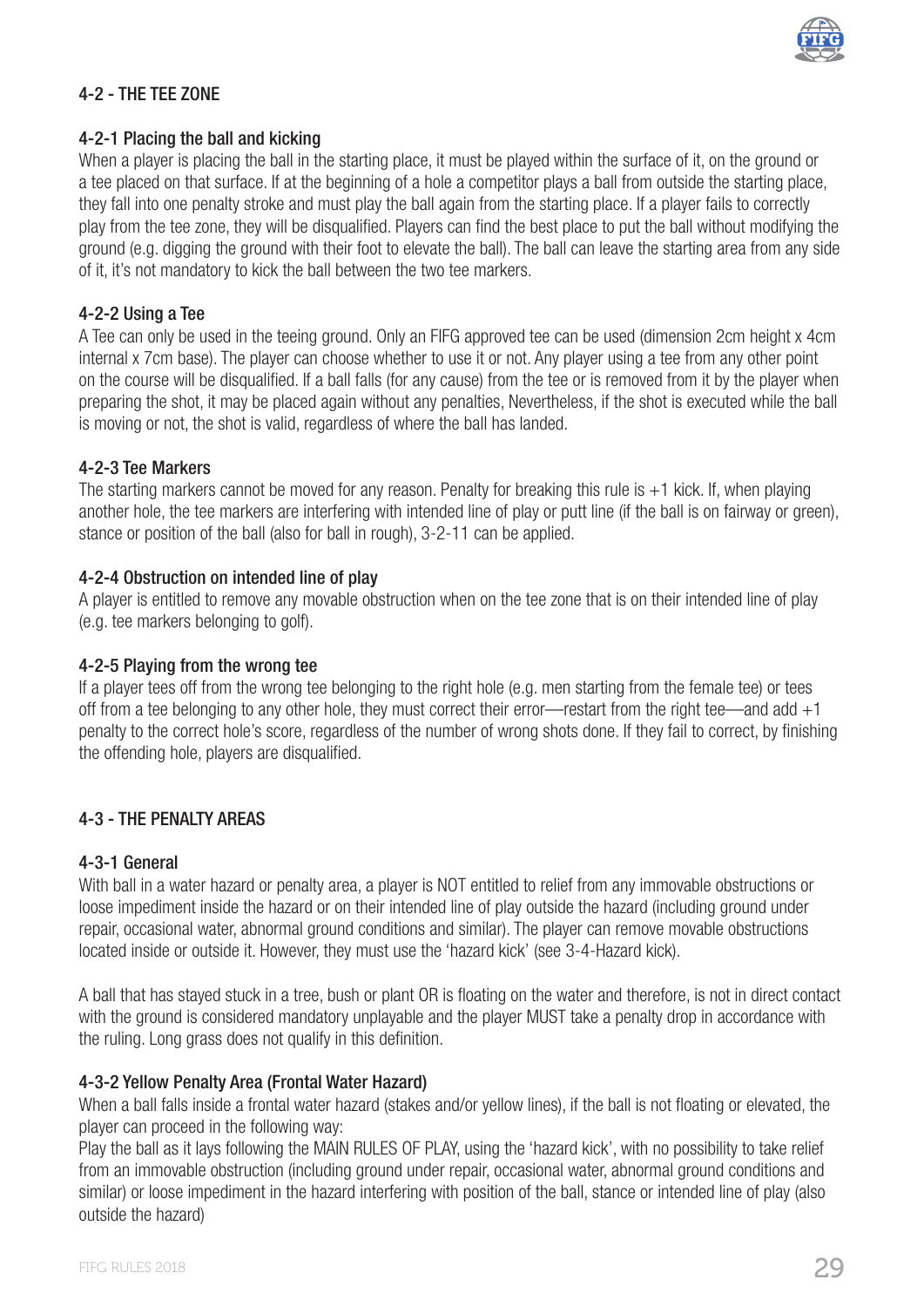

Or, with  $a + 1$  penalty

Play the ball from where the last hit was executed, or

Play the ball from a point linking the hole and the point of entry into the hazard with no distance limit. If it is the green side then they can drop on the hazard line or to the side up to 2m but no nearer.

Penalty for breaching this rule is  $+1$  and replay shot from the right position.

## 4-3-3 Red Penalty Area (Lateral Water Hazard)

When a ball falls inside a lateral (side) water hazard (stakes and/or red lines), if the ball is not floating or elevated, the player can proceed in the following way:

Play the ball as it lays following the MAIN RULES OF PLAY, using the 'hazard kick', with no possibility to take relief from an immovable obstruction (including ground under repair, occasional water, abnormal ground conditions and similar) or loose impediment in the hazard interfering with position of the ball, stance or intended line of play (also outside the hazard)

Or, with  $a + 1$  penalty

- b) Play the ball from where the last hit was executed (point A), or
- c) Drop a ball behind the hazard on any other point of the line from point D backwards, or
- d) Drop the ball in the point where the ball crossed the water hazard's margin for the last time point C within a two meter distance but not closer to the hole, or
- e) Drop the ball in the opposite margin of the hazard, equidistant to the hole from the point where the ball crossed the water hazard's margin for the last time - point E within a two meter distance but not closer to the hole.

Penalty for breaching this rule is  $+1$  and replay shot from the right position.



#### 4-4 - THE BUNKER

#### 4-4-1 Ball or player inside the bunker

The player whose ball is inside a bunker or the player kicking a ball from a bunker should execute the kick using the 'hazard kick', playing the ball as it lays following the MAIN RULES OF PLAY. With ball inside the bunker, a player is NOT entitled to relief from any immovable obstructions inside the bunker or on their intended line of play also outside it (including ground under repair, casual water, abnormal ground conditions and similar), with also no possibility to take relief from loose impediment in the bunker interfering with position of the ball, stance or intended line of play (also outside the hazard). They can remove movable obstructions located inside or outside the bunker. *Exception: A player is entitled to relief for casual water or ground under repair interfering with the position of the ball only.*

- So: 1. The player cannot improve the lie of the ball by moving sand
	- 2. In a bunker only the standing foot may create a stance
	- 3. The player whose ball is inside the bunker CANNOT smooth or fix the bunker until their ball is outside of it. (Exception: If they are asked to mark their ball by another player because it is on the intended line of play, they must smooth only their own footprints)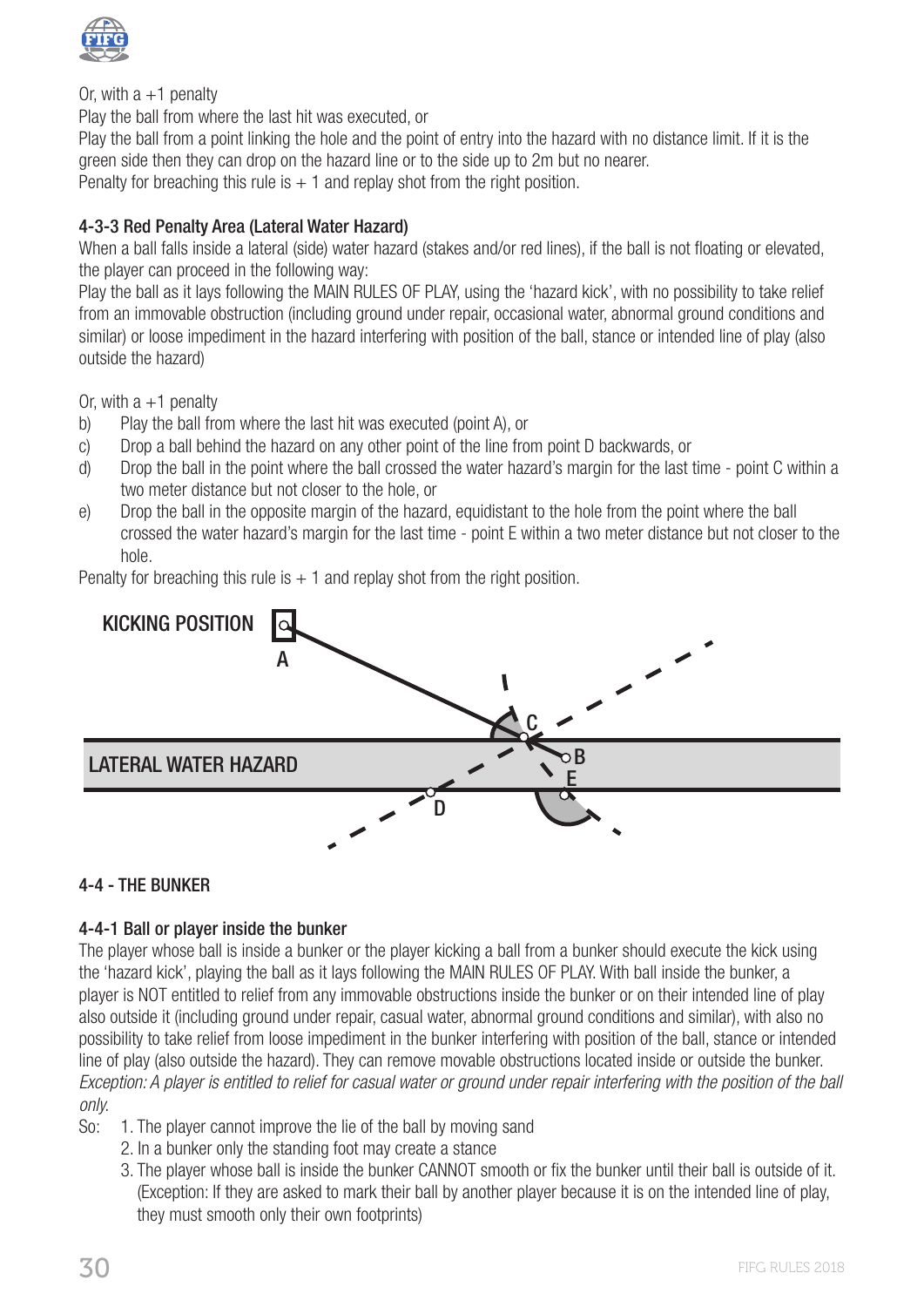

Penalty for breaching this rule is  $+1$  and replay shot from the right position.

#### 4-4-2 Ball outside the bunker

A player whose ball is not inside the bunker may smooth or fix it before playing a shot from game space as long as no other ball is in the bunker. When any ball is in the bunker it cannot be touched in accordance with the rules other than smoothing after play (multiple balls inside bunker).

(Exception: If they ask another player to mark their ball because it is on their intended line of play. See 4-4-1c)

A player is not entitled to relief from casual water on their intended line of play that is inside the bunker

#### 4-4-3 Multiple balls in the bunker

When multiple balls are in the bunker, they can be marked and the irregularities (caused by the player or the shot) can be fixed for following players. If a player fails to kick outside the bunker, they must smooth irregularities if it is not their turn to play. However, if it remains their turn they cannot smooth irregularities.

#### 4-4-4 Raking the bunker

Before leaving the bunker (if there are no balls inside of it), the players must level and smooth carefully the irregularities and steps they caused. If there is a rake, it should be used for these purposes. Penalty for failure to smooth bunker before the next shot of any player is  $+1$  kick.

*Exception: A player is entitled to finish the hole if their ball is in close proximity to the hole (inside the green zone) in order to preserve the pace of play.*

#### 4-4-5 Occasional water in the bunker

If a player finds their ball in casual/occasional water inside a bunker, they can drop the ball in the nearest point of relief remaining in the bunker, without penalty.

In the case when the bunker is totally covered by occasional water and so it's not possible to find a nearest point of relief inside of it, the player can drop outside the bunker not nearer to the hole keeping the flag and position of the ball inside the bunker in line with no distance limit but they must kick using the 'hazard kick'.

A player is not entitled to relief from casual water in the bunker when they are outside the bunker. Example on their intended line of play.

#### 4-5 - GREEN, FAIRWAY AND ROUGH

#### 4-5-1 Impediments

#### 4-5-1.1 Ball on the green and on the fairway

All impediments (abnormal ground conditions, occasional water, obstructions, loose impediments, etc) can be solved without penalties if it interferes with the position of the ball or stance, putt line (green) or intended line of play (fairway), always following the MAIN RULES OF PLAY.

#### 4-5-1.2 Ball in the rough

Movable obstructions (bottles, cans, etc.) can removed if they interfere with line of play, stance or position of the ball. Players can take relief (free drop") only for immovable obstructions interfering with stance or position of the ball. Loose impediments (leaves, branches, etc.) can be removed if interfering with position of the ball, stance or line of play. Player can take relief from abnormal ground conditions, ground under repair, occasional water and similar if they interfere with stance or position of the ball, not for the line of play. Players must follow the MAIN RULES OF PLAY.